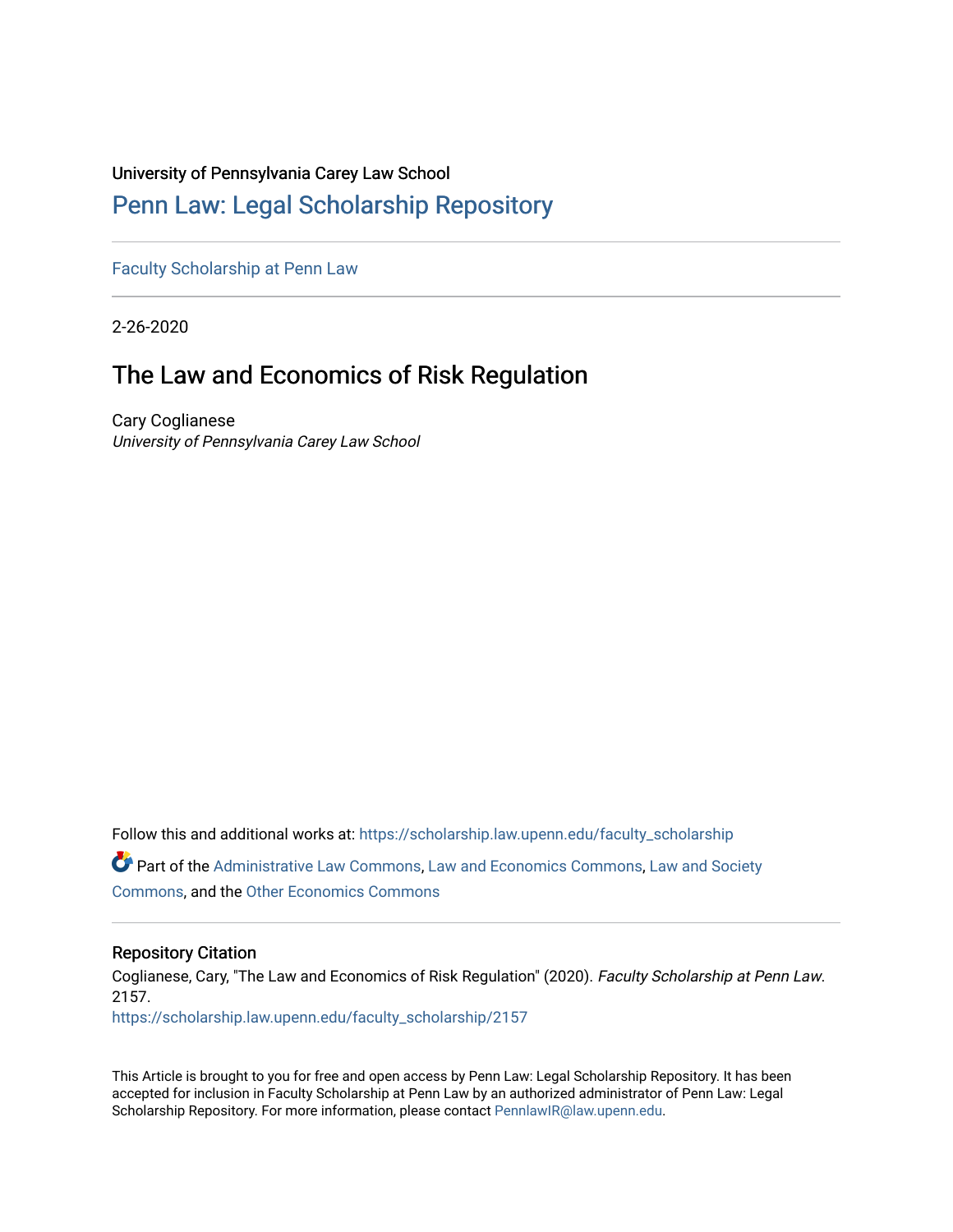#### **The Law and Economics of Risk Regulation**

Cary Coglianese Deputy Dean for Academic Affairs Edward B. Shils Professor of Law Professor of Political Science Director, Penn Program on Regulation University of Pennsylvania Law School

#### Abstract

Law plays a central role in the management of risk in society. The rules adopted by regulatory agencies now affect nearly every facet of the economy, and as such regulation has motivated a substantial body of academic research. Law and economics research on regulation has, first, demonstrated the normative justification for governmental intervention in the marketplace based on the concept of market failure. Second, political economy research on regulation has shown how, as a positive matter, interest groups, political movements, and public pressure affect the stringency of such regulation, sometimes more than any normative rationale for regulation. Third, risk regulation research has clarified the available normative principles that can guide the selection of regulatory stringency, from a zero-risk principle to cost-benefit balancing. Finally, the law and economics literature on risk regulation offers lessons about the form or design of regulatory instruments, from traditional "command-and-control" standards to more innovative possibilities, such as market-based instruments or management-based regulation.

Keywords: Risk regulation, law and economics, regulatory instrument choice, benefit-cost analysis

Forthcoming in James J. Cochran, ed., *Wiley Encyclopedia of Operations Research and Management Science.*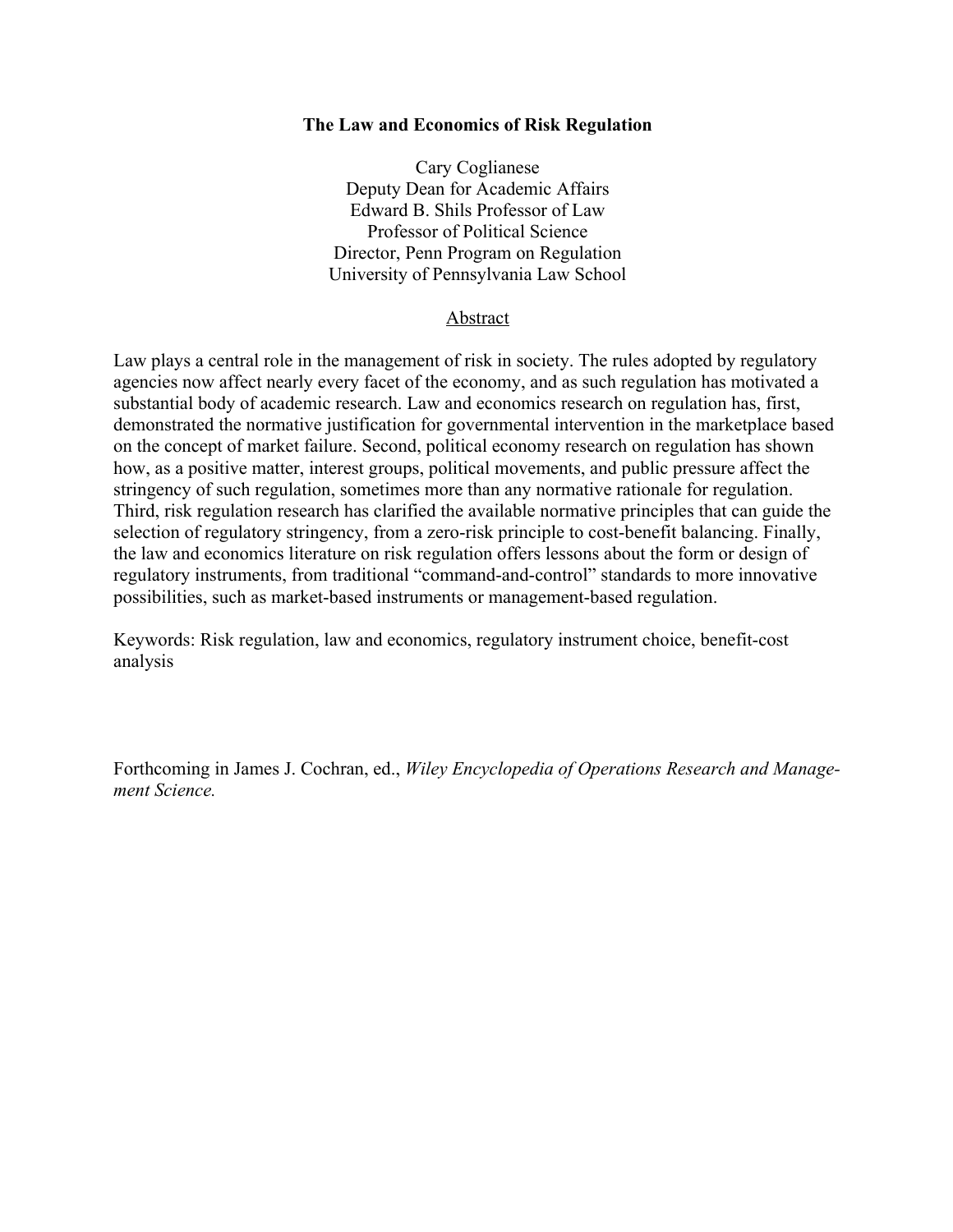#### **The Law and Economics of Risk Regulation**

#### Cary Coglianese

From the origins of the common law era to the present-day regulatory state, governments have always used law as a means of risk management. Today law plays a central role in managing a variety of risks associated with the modern economy. The many laws governing financial institutions and investment practices seek to protect society from undesirable economic risks such as fraud or insolvency. Other laws regulate manufacturing operations in an attempt to protect workers from occupational risks and neighbors from environmental risks. Laws seek to protect consumers from injuries from unsafe products, travelers from transportation accidents, and all citizens from risks of criminal or terrorist violence.

Given law's important role in addressing risk in society, scholars have devoted considerable attention to risk regulation, with both normative and positive research. An initial normative question has centered on the justifications for governmental regulation of the marketplace [1]. Accepting the need for risk regulation, researchers have studied, as a positive matter, the process by which regulatory standards are established and implemented, as well as have evaluated whether alternative decision-making procedures achieve their intended objectives. A central substantive issue in risk regulation focuses on the proper level of risk protection that regulatory standards should strive to achieve. Whatever the level of appropriate risk protection, a final issue considers the form or design of risk regulatory instruments. Much research in recent decades on the regulation of health, safety, and environmental risks has focused on each of these issues in an effort to contribute policy-relevant knowledge for those officials who seek to use law as means of risk management.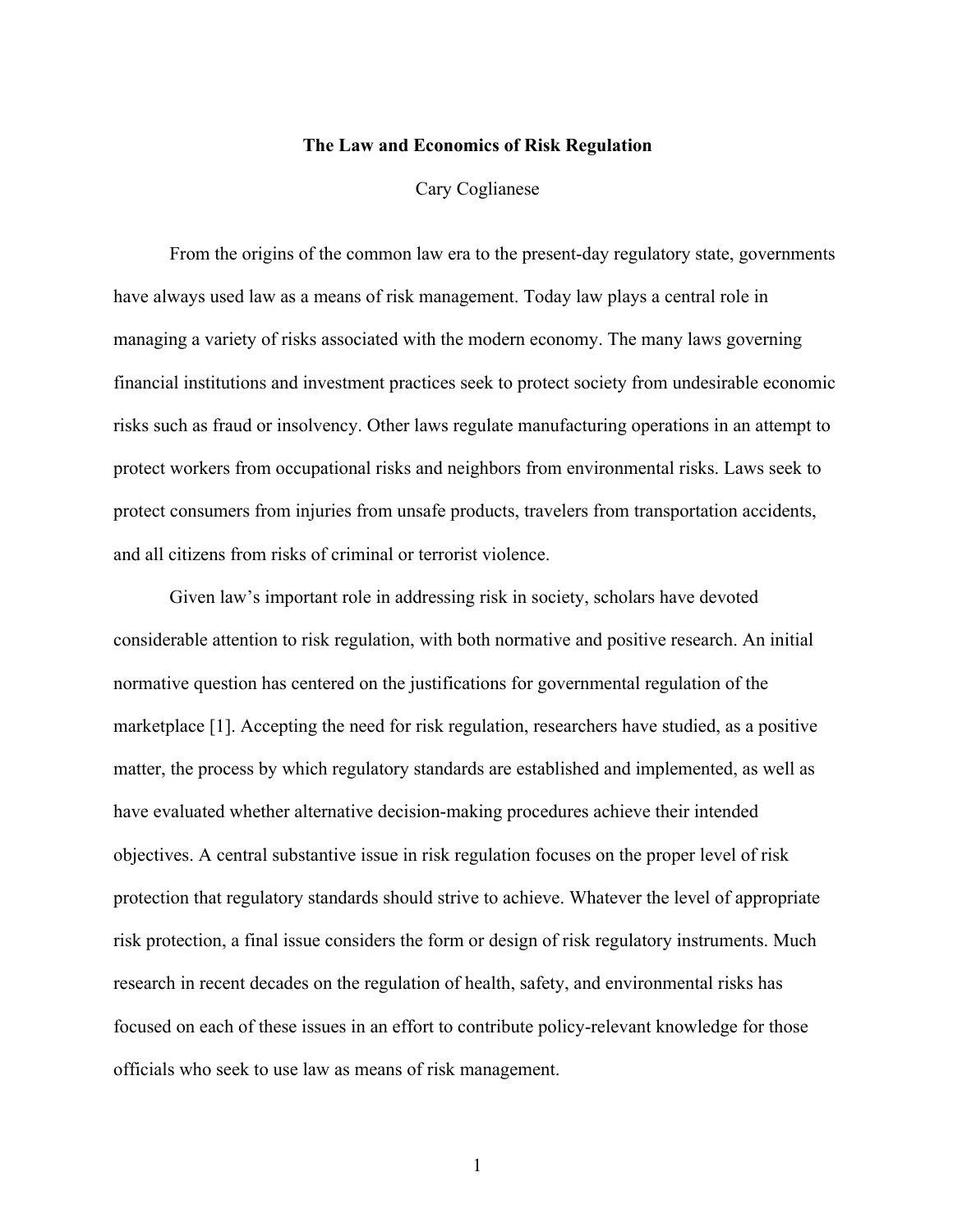#### **The Basis for Risk Regulation**

In theory, the common law of contracts, which allows the participants in market transactions to allocate economic risks between themselves, might initially be thought to be the only law needed for purposes of risk management. If individuals faced no transaction costs and possessed perfect information about the risks of different activities, they could presumably bargain with each other so that society's most valued economic activities would continue while taking optimal measures to protect those who would be harmed from such activities [2]. Those consumers who want to pay more for risk reduction can do so, and the market in principle should adjust to meet individuals' varied demands for safety. But "[t]he difficulty here, of course, is that markets are far from perfect" [3: p. 82]. Given the existence of transaction and information costs, contracting over risk does not occur as would be optimal. As a result, even at the common law, judges recognized that other legal principles, namely tort principles of nuisance as well as more recently through products liability, were needed both to provide compensation to injured individuals but also to serve as a disincentive for socially suboptimal risky activity [4, 5].

The threat of tort liability serves to deter risky behavior, especially given the size of some jury awards [6, 7], and in this way tort law can be said to serve a "regulatory" function by inducing more optimal levels of care. Tort law in principle holds certain advantages as a regulatory mechanism [8]. Unlike the often tightly defined prescription of contemporary regulation, the open-ended standards of the common law (such as "unreasonable" harm) makes liability more readily adaptable to changing circumstances. Rather than prospectively addressing sometimes speculative risks, common law liability applies only to harms that actually occur, and it also places principal decision-making authority in the hands of judges who may be far less subject to interest group pressures than legislators or regulatory officials. Finally, when liability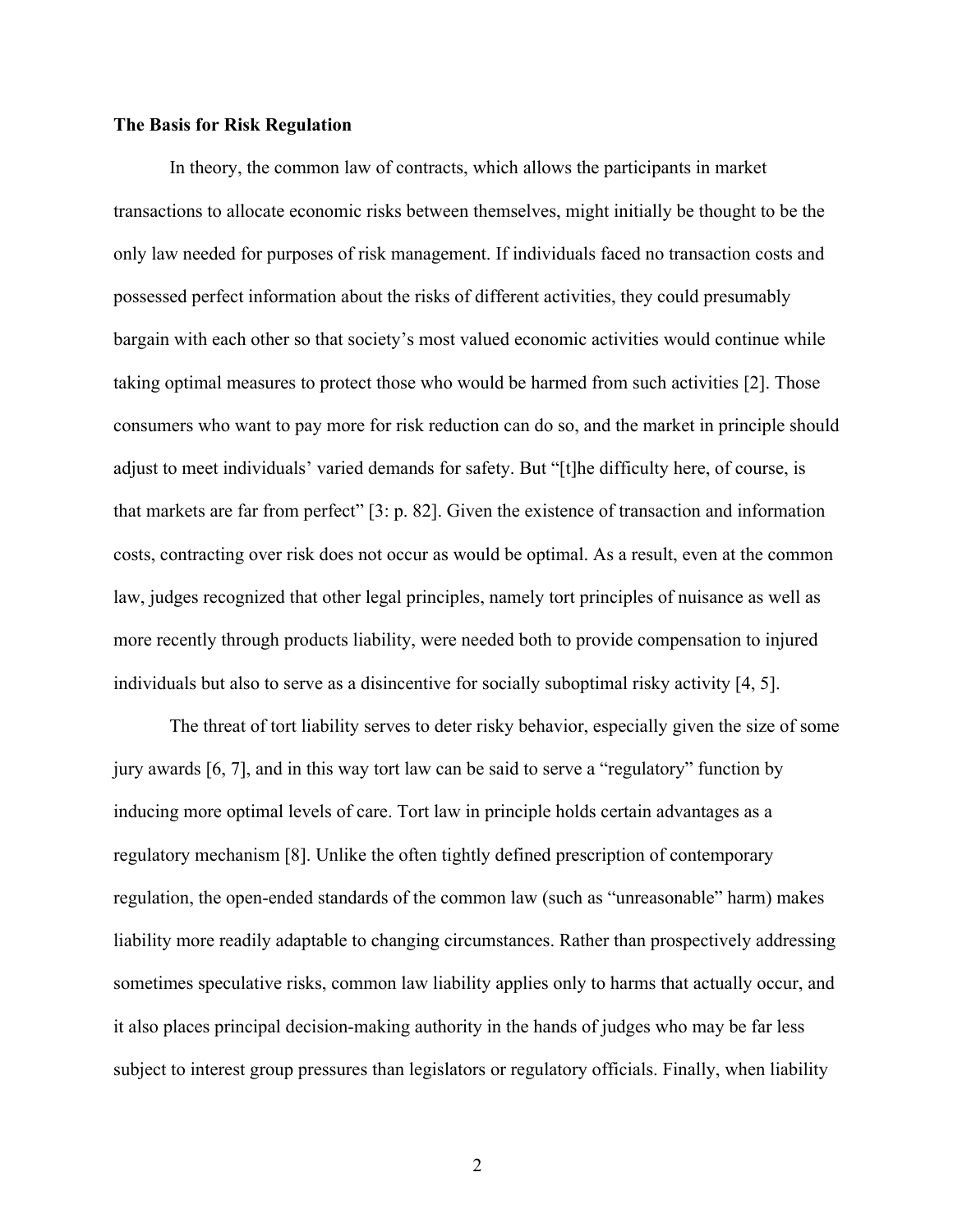rules place no-fault responsibility on the least-cost avoider of the risk, this can induce firms to produce safer products and processes [9]. Insurance coverage can provide further incentives for risk reduction, both because insurance companies can set premiums based on risk levels as well as because they can condition coverage on compliance with basic safety principles [1].

On the other hand, some of these same purported advantages of tort law can be disadvantages [8]. For example, judges may well be more independent, but they are also much less knowledgeable about science and risk analysis than are experts within centralized regulatory agencies. More significantly, tort liability may provide less-than-optimal levels of deterrence for society. Despite their theoretical advantages for pricing risk, liability insurance markets may, like any market, operate imperfectly or may not cover all types of harms. The availability of bankruptcy may also blunt some of the deterrent effects of tort liability. Business decision makers may underestimate the probability that their activities will cause harm to others, thereby underestimating their liability for such harm [10, 11]. The litigation process itself can be slow and costly, both for society as well as for plaintiffs seeking recovery, which may keep some number of meritorious cases from being pursued. The injured party bears the burden of proof, and especially when injured parties are poor, they may not pursue litigation at a level needed to create a socially optimal level of deterrence. In addition, when there are many injured parties (such as in cases of pollution or major industrial accidents), these individuals will face collective action problems in organizing to seek recovery [12]. If many individuals are harmed only slightly, the overall level of harm to society may still vastly exceed the overall benefits from the underlying economic activity, but each individual will have little reason to pursue costly litigation. As a result of these limitations, the level of deterrence provided by tort liability will often prove to be much lower than is socially desirable [7].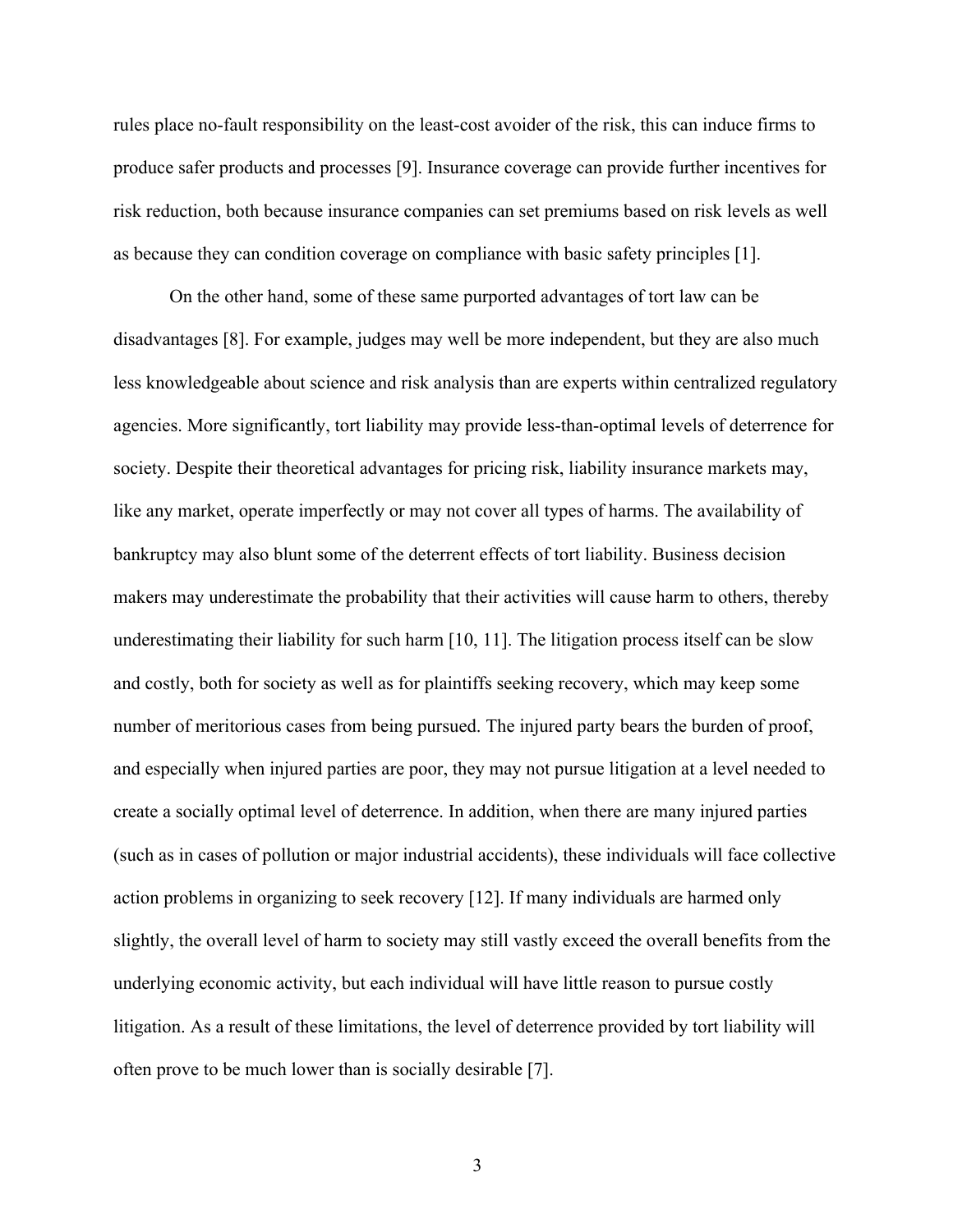For these kinds of reasons, regulation has been recognized as necessary to supplement, or even replace, common law liability [13]. Regulation – that is, imposing more specific, prospective risk reduction requirements -- is preventive rather than reactive. Regulatory intervention in the marketplace has been generally viewed as justified in instances of market failure such as information asymmetries (consumer product risks or workplace health and safety risks) and negative externalities (environmental risks or major industrial or nuclear power accidents) [14, 15]. As a result, although common law liability remains in place, the rate of regulation has grown dramatically over the last century and regulatory agencies, rather than courts, have today become the primary source of law affecting risk management.

#### **The Process of Risk Regulation**

Given the critical role of regulation, scholars have focused on how regulatory agencies make law. Although the normative case for regulation to address market failures has been generally accepted, this does not mean that all regulation is motivated by such public interested reasons or that adequate levels of regulation will always be put in place. On the contrary, positive research on the process of regulation has suggested that risk regulation can depart from normative ideals and instead fall prey to the dictates of interest group and electoral politics [16]. Businesses that would incur costs under regulation can be expected to oppose the establishment of stringent regulation, and they are better organized in the policy process than are the beneficiaries of regulation, who may be numerous but who have only diffuse interests at stake [17]. As a result, government may undersupply public regulatory protection just as with common law protection. The same collective action problems that serve as a barrier to tort litigation in cases of diffuse and unorganized victims of pollution or other harms may also dampen the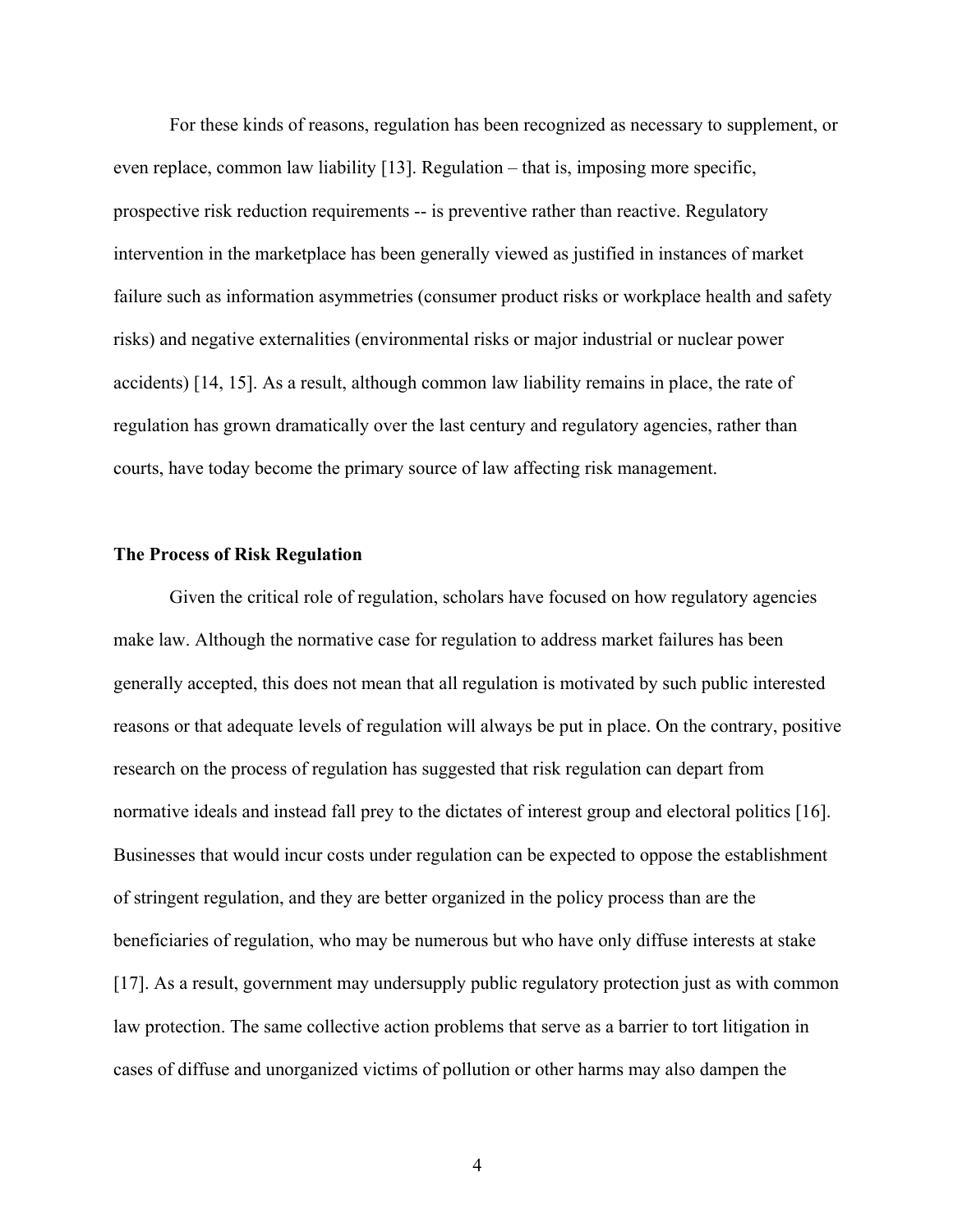pressure for regulatory responses to such harms.

The close, interactive relationships that arise between government and industry can potentially lead to regulatory capture, a situation where government protects an industry's interests at the expense of the broader public's interests [18, 19]. In some cases, capture can be expected to lead to less regulation, or less stringent regulation, than would be optimal. In other cases, business interests actually may support stringent regulation in order to impose costs on new competitors [20, 21]. Risk regulation will sometimes include "grandfather" clauses that exempt existing uses or otherwise apply more stringent control requirements on new sources of risk, which can impose cost barriers to the entry of competitors [22, 23].

Despite the real pressures business organizations can exert on the regulatory process, the expansive growth of regulation over the past half-century cannot be easily squared with regulatory capture. If industry controlled the process of making regulation, developed countries presumably would not have witnessed as expansive a growth in regulation addressing consumer protection, workplace safety, and environmental protection [24]. As economies have developed and educational levels have increased, members of the public today are less tolerant of a variety of risks than were previous generations [25]. Industry no doubt remains a politically important force in regulatory policymaking, but the increased political demand for regulation generally, along with the development of well-organized labor, environmental, and consumer rights movements, has led to the creation of new regulatory agencies and greater levels of regulatory control over the last fifty years [26, 27]. Competition across different jurisdictions may also sometimes create a "race to the top" in regulatory protection, as politicians in states or nations with less stringent regulations try to emulate jurisdictions with more stringent regulations in order to satisfy the demands of an increasingly risk averse public [28].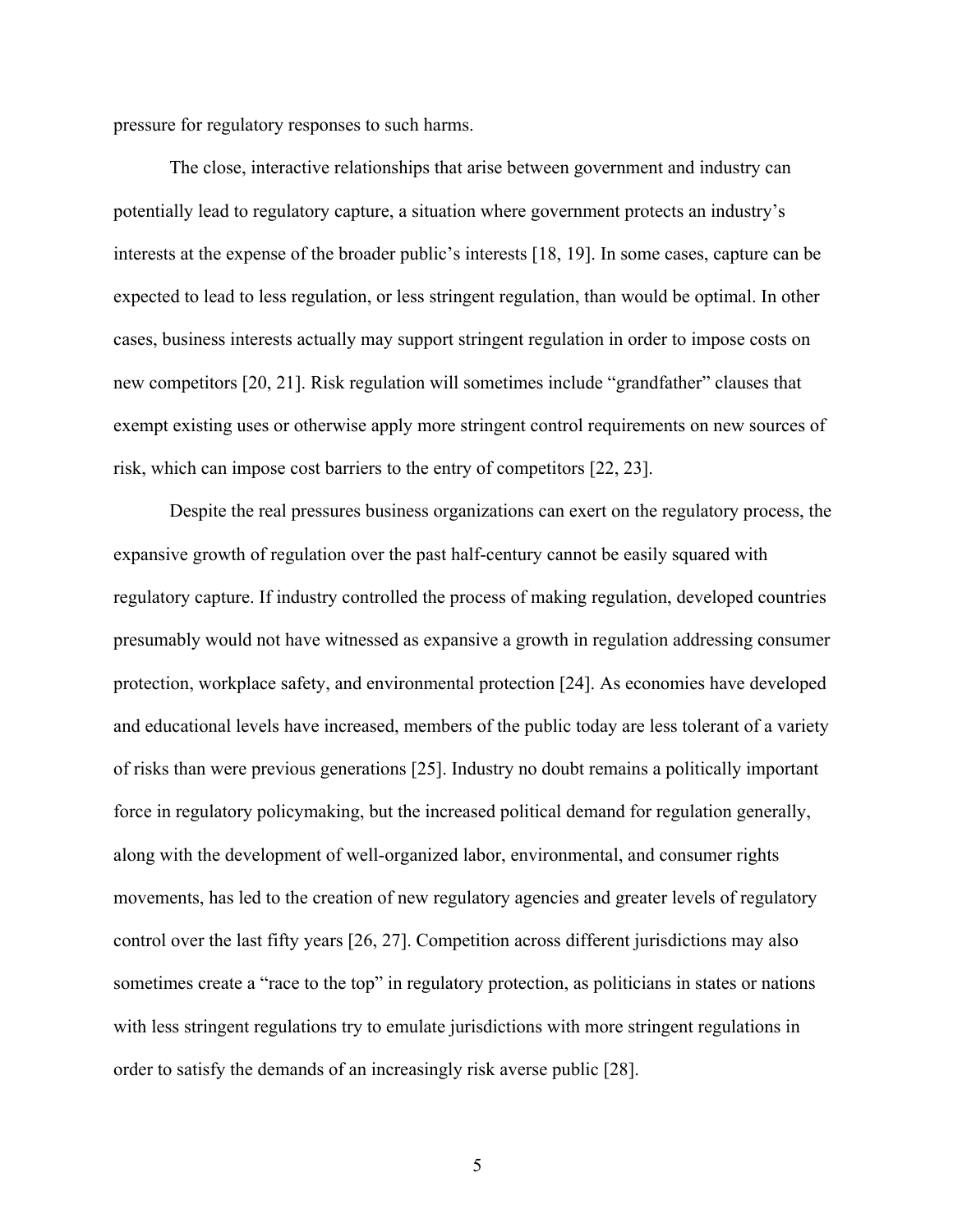Risk regulation in advanced economies like the United States has evolved through an interplay between the legislature and the bureaucracy. Legislatures pass laws that typically provide general frameworks for risk management, leaving responsibility for implementing those general frameworks to regulatory agencies. For example, the U.S. Clean Air Act instructs the Environmental Protection Agency (EPA) to set ambient air quality standards at a level "requisite to protect the public health" with "an adequate margin of safety," but leaves it up to the EPA to decide what that actual level should be for a given air pollutant [29]. This delegation of regulatory authority from the legislature to the agency, especially under the terms of broad statutory language like that in the Clean Air Act example, create the conditions for a principal agent problem – that is, the likelihood that regulators will stray from what the legislature intended [30, 31]. In a democracy, who or what controls the unelected bureaucrats who establish risk standards?

Two complementary theories have emerged in the study of U.S. risk regulation, one that emphasizes control by the President and one that emphasizes ongoing control by the Congress. Presidents exert influence over regulatory agencies by appointing the individuals who run them, overseeing their budget requests, and reviewing their most significant regulatory proposals [32]. Congress can also continue to exert influence over regulatory agencies by calling their administrators to testify and, more significantly, using the appropriations process as a carrot or stick [33, 34]. Researchers find evidence that both Presidents and Congress affect the behavior of regulatory agencies [35, 36, 37, 38].

Some scholars emphasize the role of administrative procedure in affecting what bureaucrats do and in holding them accountable to the elected branches of government. For example, the U.S. Administrative Procedure Act of 1946 requires agencies to issue public notices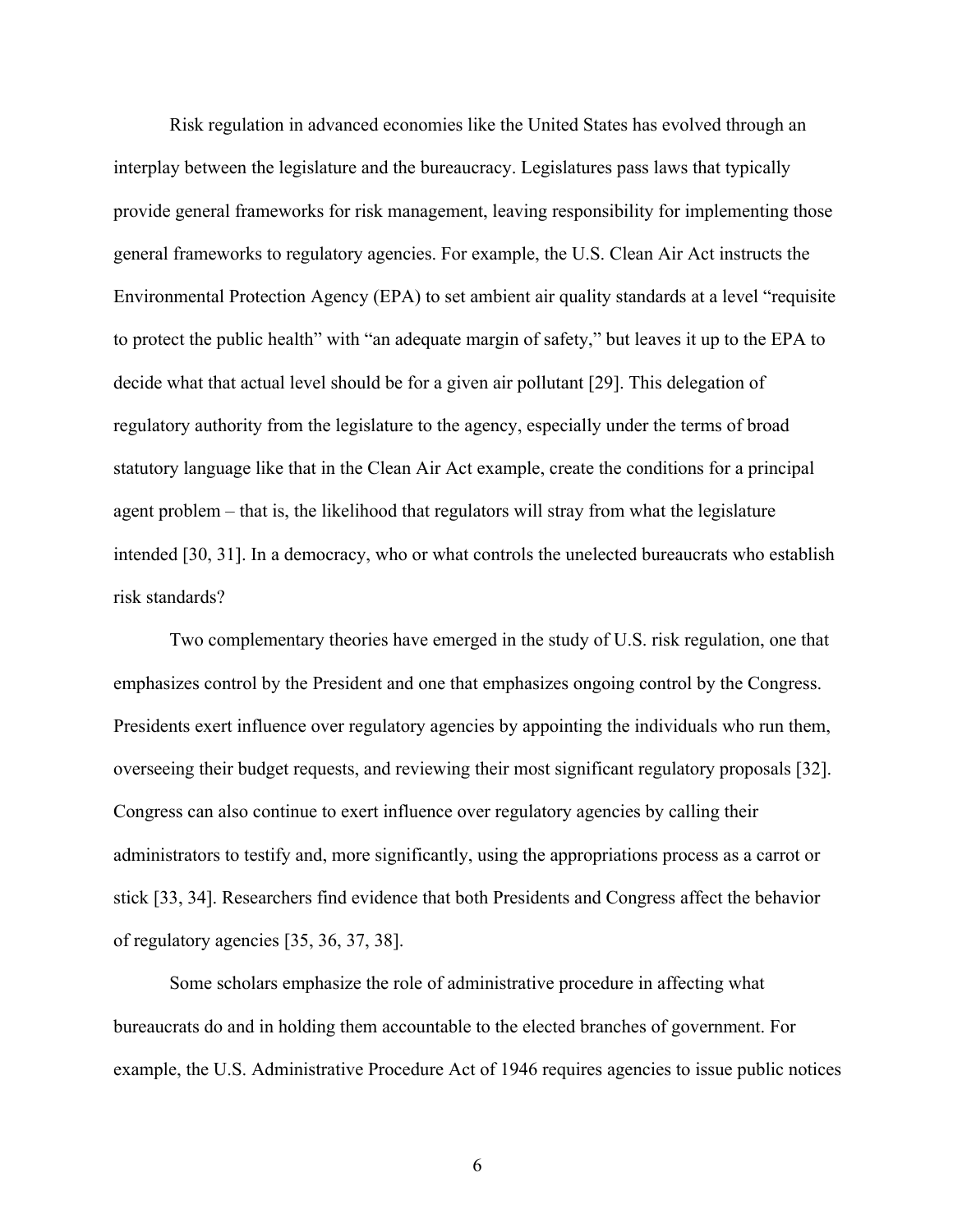of proposed rules and to give the public an opportunity to comment on these proposals before enacting them. Procedural requirements like these can help ensure that the same interest groups that supported an initial legislative delegation to an agency will have continued influence over that agency's actions [39, 40]. Interest groups can serve as surrogate monitors for the legislature, pulling a "fire alarm" when an agency seems to stray too far from the direction the Congress intended [34]. At its extreme, the theory of procedural control posits that Congress uses administrative procedures to "stack the deck" in ways that ensure agencies will carry out legislative preferences [39, 40].

To date, the development of the theory of procedural control seems to have outpaced empirical support for the strong, stack-the-deck version of the theory [41, 42, 43]. But scholarly interest in administrative procedure has much deeper roots than just the recent theory of procedural control. Administrative law scholars have long posited that procedures could be used to advance a variety of desirable qualities in regulatory policy [44]. For example, they have favored opportunities for judicial review in order to encourage greater adherence to law and to promote better policy reasoning [45]. They have urged the use of innovations such as negotiated rulemaking to reduce regulatory conflict and speed up regulatory decision-making [46]. Both legal scholars and economists have advocated procedural requirements for economic analyses of proposed rules as a means of promoting more efficient regulatory outcomes [47]. A growing empirical literature tests the claims advocates make for various forms of administrative procedure, often finding mixed or even negative results [48].

Whether or not procedures achieve substantial benefits in terms of improved decision making, some scholars have expressed concern that the simple accretion of procedural requirements imposed on agencies has come to hamper their ability to enact needed regulatory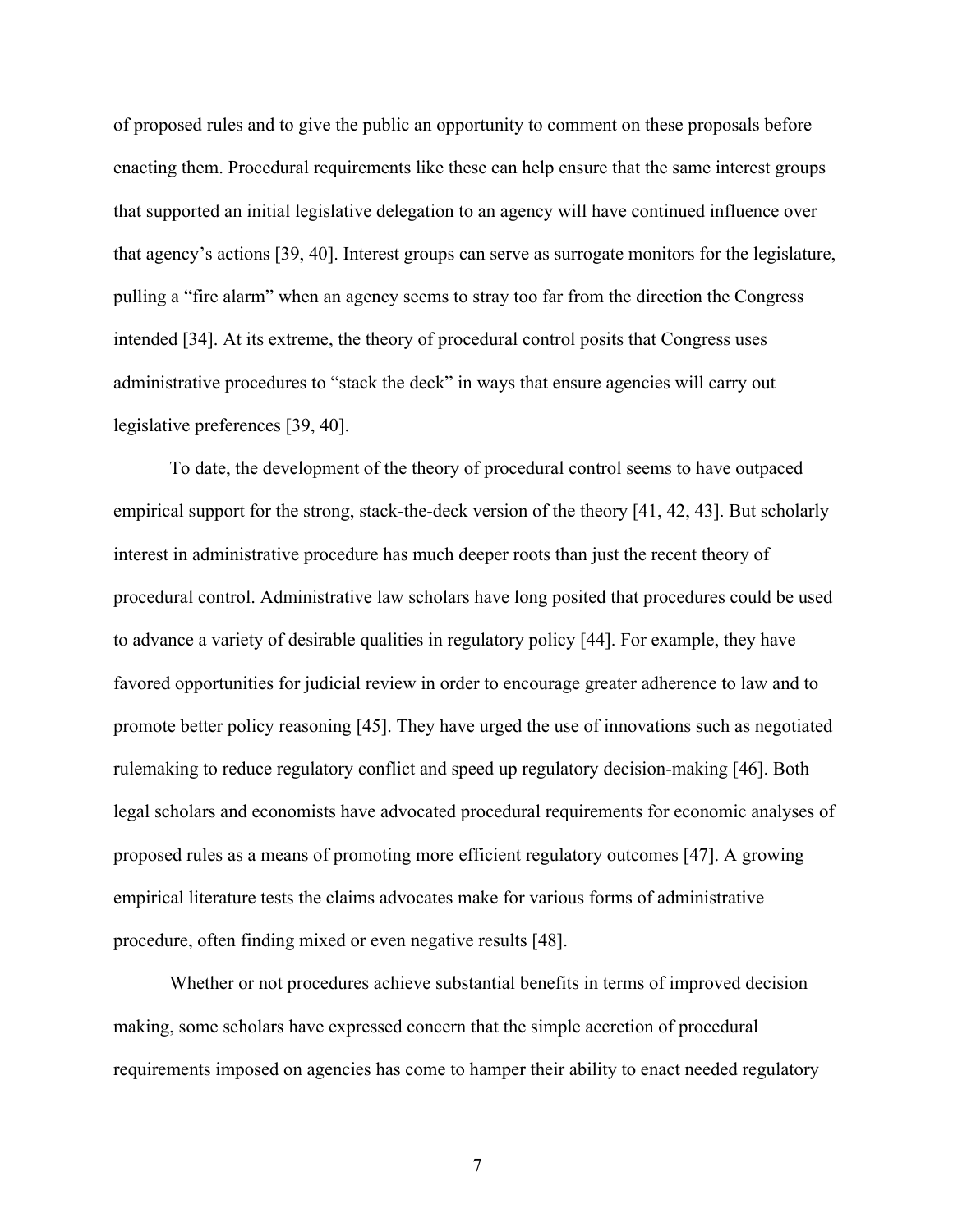protections. Some have posited that a "paralysis by analysis" or "ossification" now grips the U.S. regulatory process [49, 50, 51]. As with the purported benefits of regulatory procedure, these purported costs are subject to empirical investigation. To date, however, no systematic research has confirmed fears that procedures have placed any discernible barrier in the way of new regulation [48, 52, 53, 54, 55].

Comparative research on risk regulation across different developed economies provides another way of assessing the effects that procedural or other institutional structures have on regulatory outcomes. The management of risk varies widely across jurisdictions [56]. Do the structures of regulatory policy making, or just more conventional political factors such as political parties or voter ideologies, explain differences in risk regulation across jurisdictions? Some countries in Europe have more "corporatist" regulatory structures that rely on formal collaboration between selected industry groups, labor representatives, and government officials; others like the U.S. are much more "pluralist" in allowing interest groups to compete against each other in an open, adversarial manner [57]. Although early work suggested that corporatist regulatory structures might lead to greater environmental controls [58], it appears that stringency of environmental regulation is not related to institutional structures but rather (and not surprisingly) to the political strength of green and left-libertarian political parties [59].

## **Setting Risk Standards**

Regulatory stringency is the core substantive issue at stake in setting risk management standards. Put simply, the issue has often been characterized by the question: How safe is safe? Answering this question requires making a normative decision about how much risk members of the public should confront in their lives. Setting risk standards "necessarily requires the use of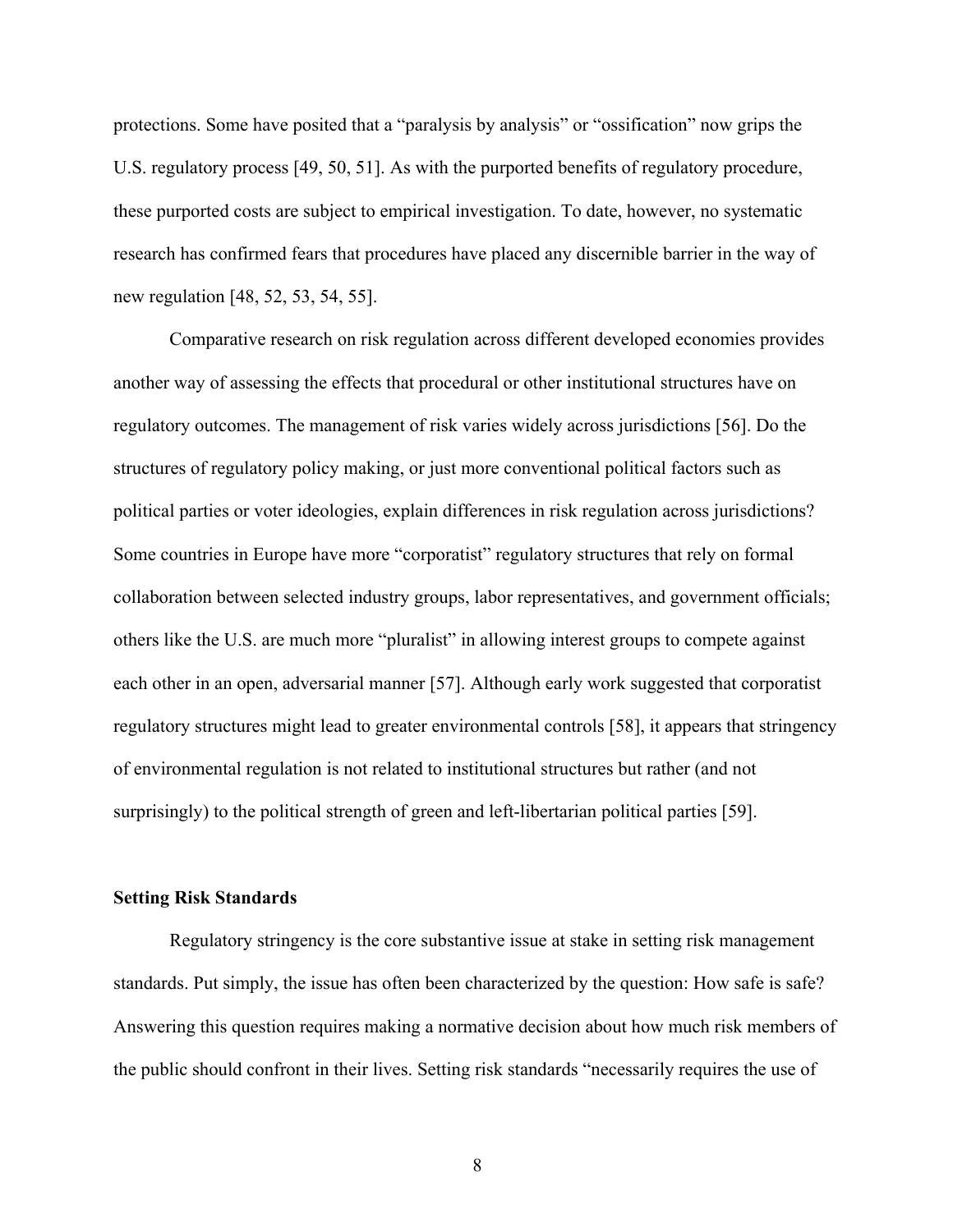value judgments on such issues as the acceptability of risk and the reasonableness of the costs of control" [60].

In making these value judgments about risk, decision-makers can adhere to one of four basic normative principles or approaches [61]:

(1) Eliminate all risk – or at least all man-made risk (the zero-risk approach);

- (2) Reduce risk to an acceptable level (the acceptable risk approach);
- (3) Reduce risk until the cost of doing so reaches an unacceptable level (the feasibility
- (4) approach); and
- (5) Balance the benefits of risk reduction with the costs (the efficiency approach).

The zero risk approach appeals to an intuitive notion of safety that implies complete freedom from any potential harm. Some laws appear to require this approach, such as the Clean Air Act's provisions calling for standards that "protect the public health" with "an adequate margin of safety." The European Union's precautionary principle could also be viewed as indicative of a risk elimination approach [62].

In the context of setting environmental risk standards, a zero risk approach would require standards set at levels below some exposure threshold at which adverse health effects occur. If, as seems increasingly the case for many chemicals, a give pollutant is non-threshold in that some adverse effects arise from even the lowest levels of exposure, a zero risk approach may require the complete elimination of the economic activity that relies upon or generates the chemical, even if doing so would create substantial, negative economic consequences. It is also possible, of course, that eliminating one kind of risk entirely will exacerbate another kind of risk. A standard that requires the removal of harmful substances from automobile brake pads may protect auto workers and mechanics but could very well increase the risks from automobile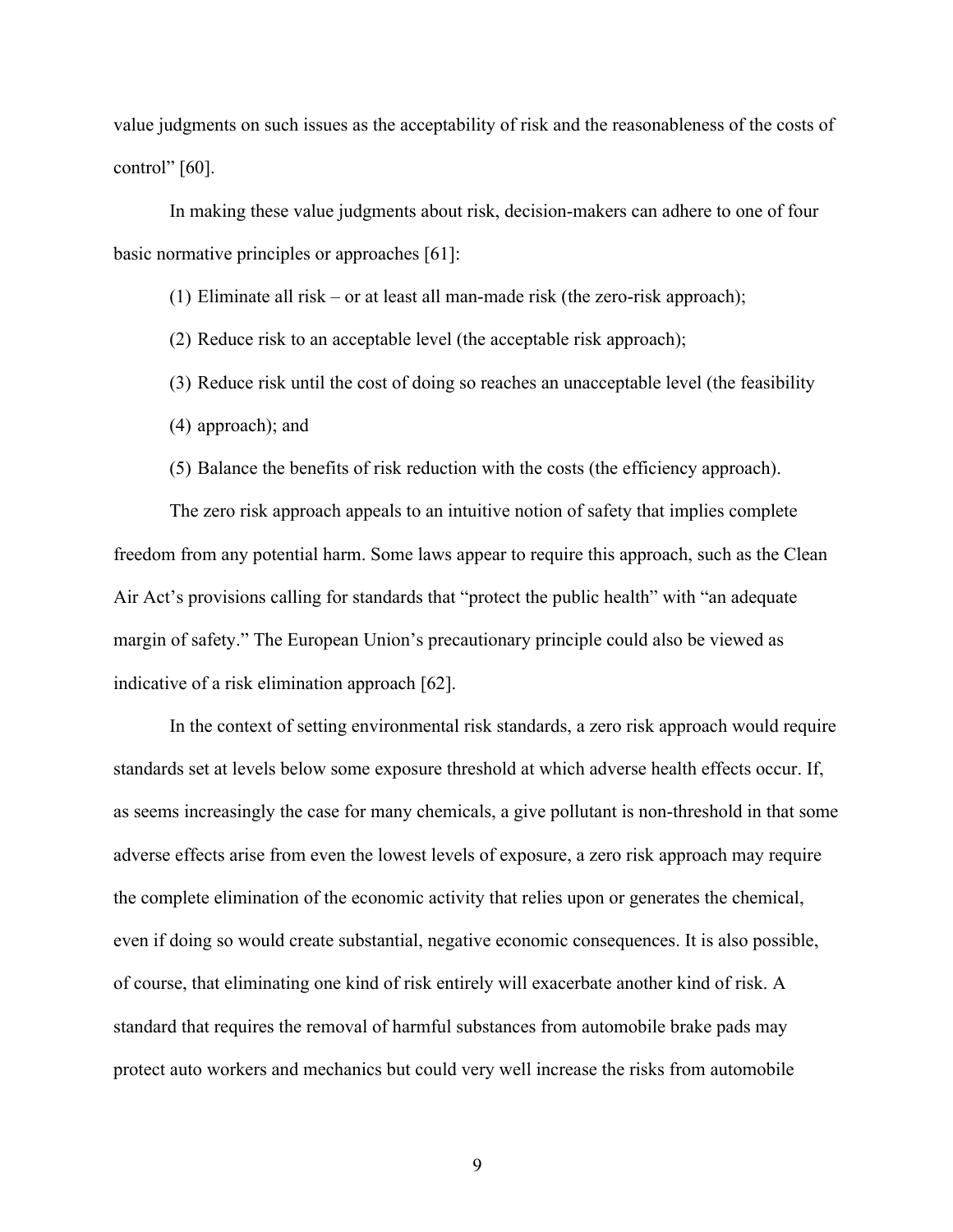accidents. In cases of such "risk-risk tradeoffs" [63], the zero-risk approach can at best become a minimize-risk approach under which the regulator sets a standard at the non-zero level at which the marginal adverse effects of an economic activity equals the marginal adverse effects from reducing or controlling that activity.

Rather than seeking to eliminate or minimize risk, a second principled approach would reduce risk to an acceptable level. For example, no matter how much transportation safety regulation exists, anything short of banning airplane flights will always leave some residual risk of injuries and fatalities from air travel. A transportation safety regulator could nevertheless act to reduce risks to an acceptable, even if non-zero, level. In other contexts, regulators have also followed this approach. The U.S. Occupational Safety and Health Administration (OSHA) uses a benchmark mortality level of 1 in 1,000 as the basis for its occupational health standards and the U.S. EPA has sometimes deemed individual mortality risks below 1 in 10,000 to be acceptable [61].

An acceptable risk approach has its limitations. For one, an acceptable risk approach needs benchmarks not just for mortality risks as EPA and OSHA have used but also for morbidity risks. A reason agencies have not developed as clear a set of benchmarks for morbidity risks is that it is much harder to determine what those appropriate benchmarks should be. Regulators also must grapple with the choice between individual risk and population risk, as even a tiny individual risk could lead to a large total public health effect if a vast proportion of the population is exposed to a risk [61]. Determining what level should be deemed "acceptable" will most likely call for difficult value judgments; it is far from self-evident whether 1 in 1,000 or 1 in 10,000 is the right level. Moreover, an acceptable risk approach disregards costs altogether, implying that regulators must act to reduce risks to an "acceptable" level even when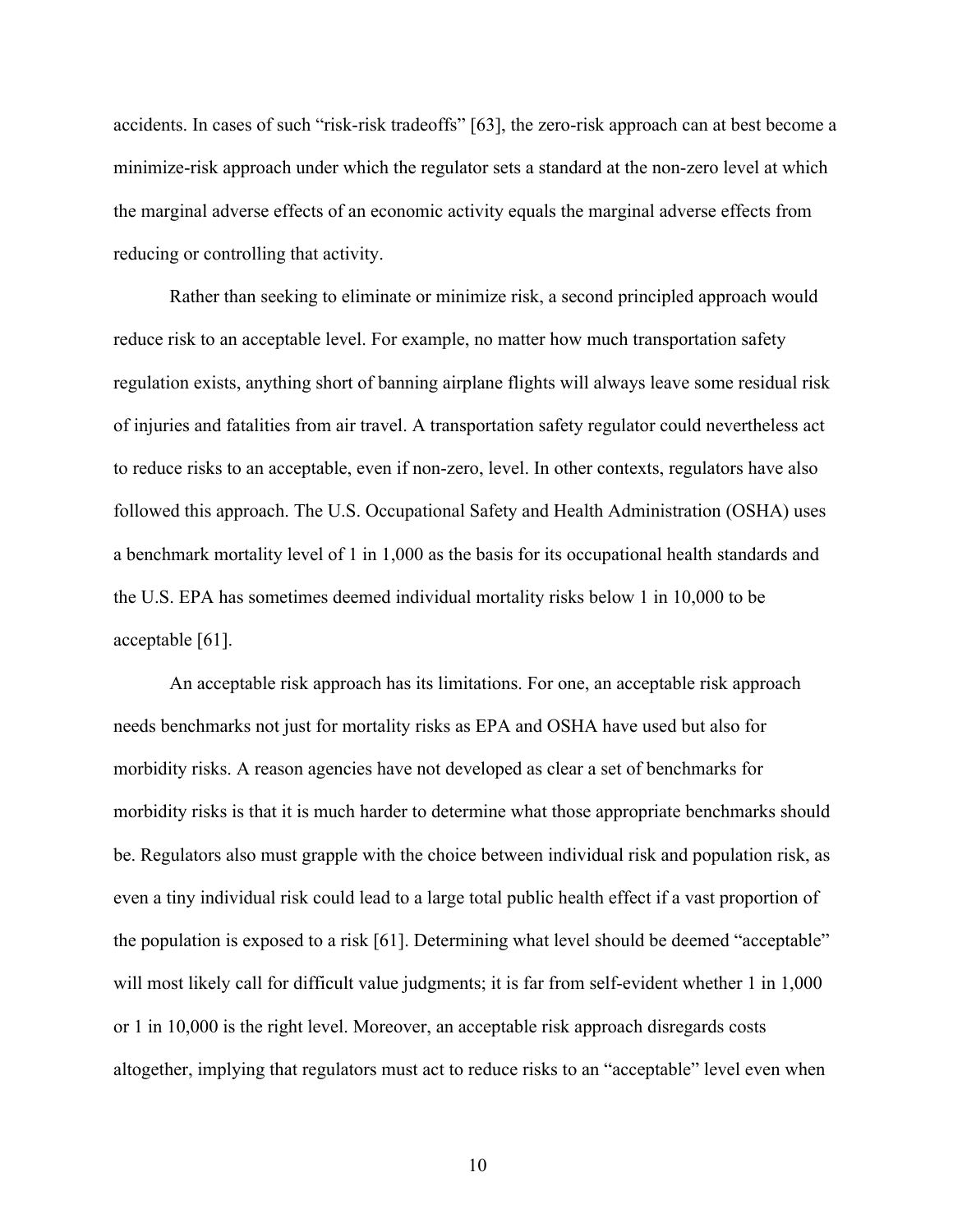the costs of doing so are disproportionately (and unacceptably) high. Correspondingly, the acceptable risk approach directs regulators to avoid reducing risks below the acceptable level, even when the costs of doing so would be de minimus.

A third approach – the feasibility principle -- emphasizes costs in much the same way that the acceptable risk approach emphasizes benefits. The feasibility principle directs regulators to tighten the stringency of risk standards to the point at which the costs of complying with the standard reaches an unacceptable level. For example, the U.S. Congress has directed OSHA to develop toxic exposure standards that will protect workers from harm "to the extent feasible" – that is, up to the point at which costs become unacceptable [64]. Just as regulating to achieve levels of acceptable risk disregards costs, regulating to avoid levels of unacceptable costs disregards the benefits of risk control. A risk standard might be infeasible in the sense that it would force the shut-down of a major industry, but if doing so would save tens of thousands of lives, such economic disruption is almost surely worth it. The U.S. phase out of lead as an additive in gasoline seems a good example where high costs, even the significant contraction of a major industry, were clearly justified in order to secure significant public health benefits [65].

Cost-benefit balancing, the fourth principle for setting risk management standards, avoids the problems of the acceptable risk and unacceptable cost approaches [66]. By taking both costs and benefits into consideration, the balancing principle directs regulators to set risk standards at the socially efficient level, that is, the level that maximizes net benefits (i.e., benefits minus costs). If tightening a risk standard will generate high costs and deliver only few benefits, it should not be adopted. On the other hand, even if only a few benefits come from making a standard incrementally more stringent, doing so will be justified if the incremental costs are even lower than the incremental benefits. In the U.S., the efficiency principle has been not only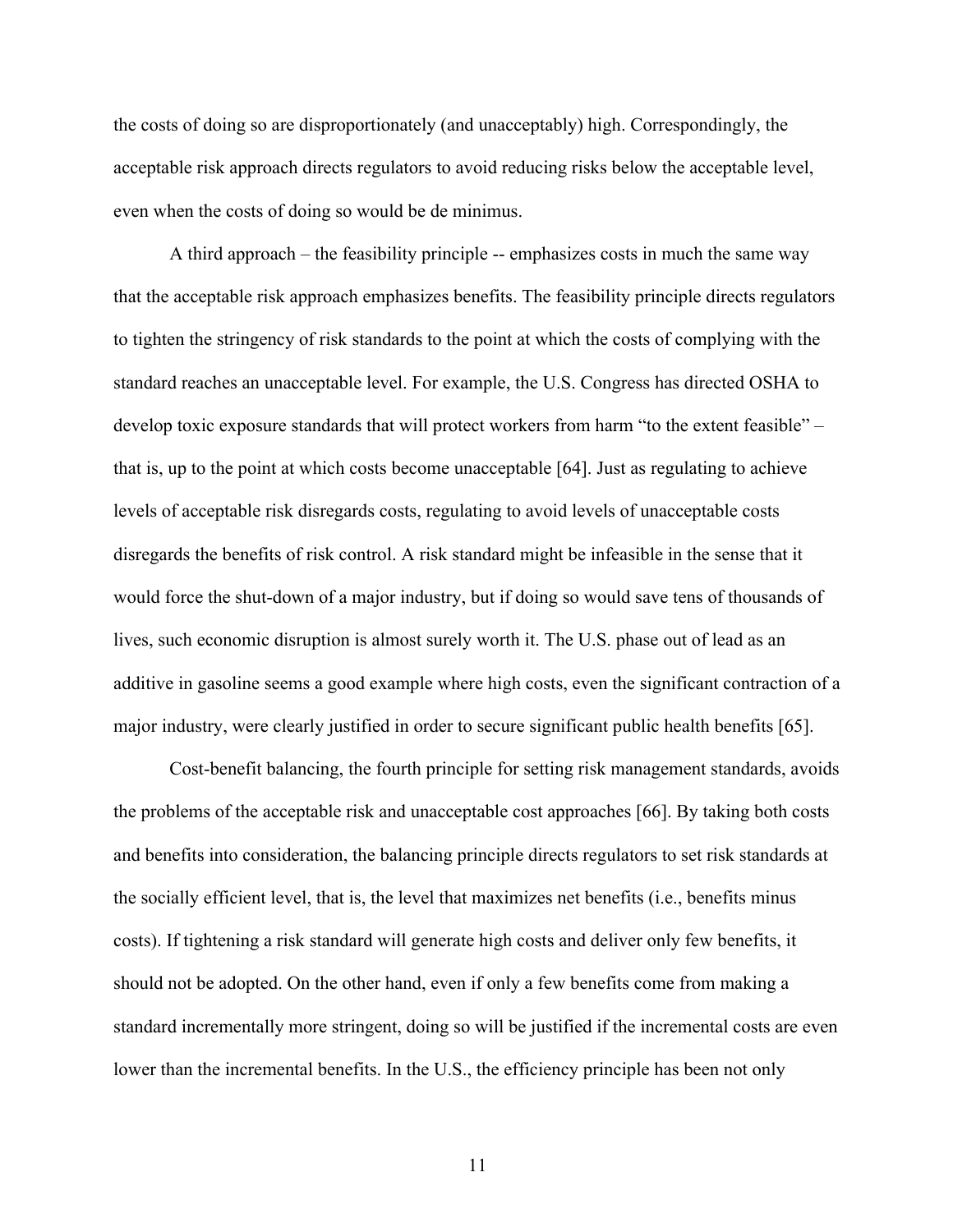favored by economists [67] but has also been embedded in an executive order applied to regulatory agencies since the Reagan administration. The current order, Executive Order 12,866, requires agencies to "propose or adopt a new regulation only upon a reasoned determination that the benefits of the intended regulation justify its costs" [68].

Those economists and legal scholars who favor cost-benefit balancing do so because they believe it can achieve the most risk reduction for the resources devoted to meeting risk standards [66, 67, 69]. Currently, the estimated net benefits of risk regulation vary markedly across, and within, policy areas. Some regulations have been estimated to cost only in the tens of thousands of dollars per life saved; others have been estimated to cost billions of dollars for each life saved [70].

Despite the attraction of cost-benefit balancing, many scholars and political officials have resisted its widespread application. Applying this approach requires converting the costs and benefits of risk regulation into a common metric, typically a monetary one. The monetization of benefits generates objections in particular when these benefits involve the protection of human life [71, 72]. Of course, even if benefits are not explicitly monetized, when regulators choose between policy alternatives with greater and lesser levels of risk control they are implicitly making value judgments about health and life. Additional value judgments must be made when the costs and benefits of control are not equally distributed, as frequently is the case.

Applying cost-benefit balancing also raises a series of other choices over how to estimate benefits and costs. One choice is whether to rely on estimates of how much individuals are willing to accept to forego risk reduction versus how much they are willing to pay to secure the same reduction. Although theoretically these two choices should lead to comparable amounts, willingness-to-accept amounts have sometimes been higher than willingness-to-pay amounts for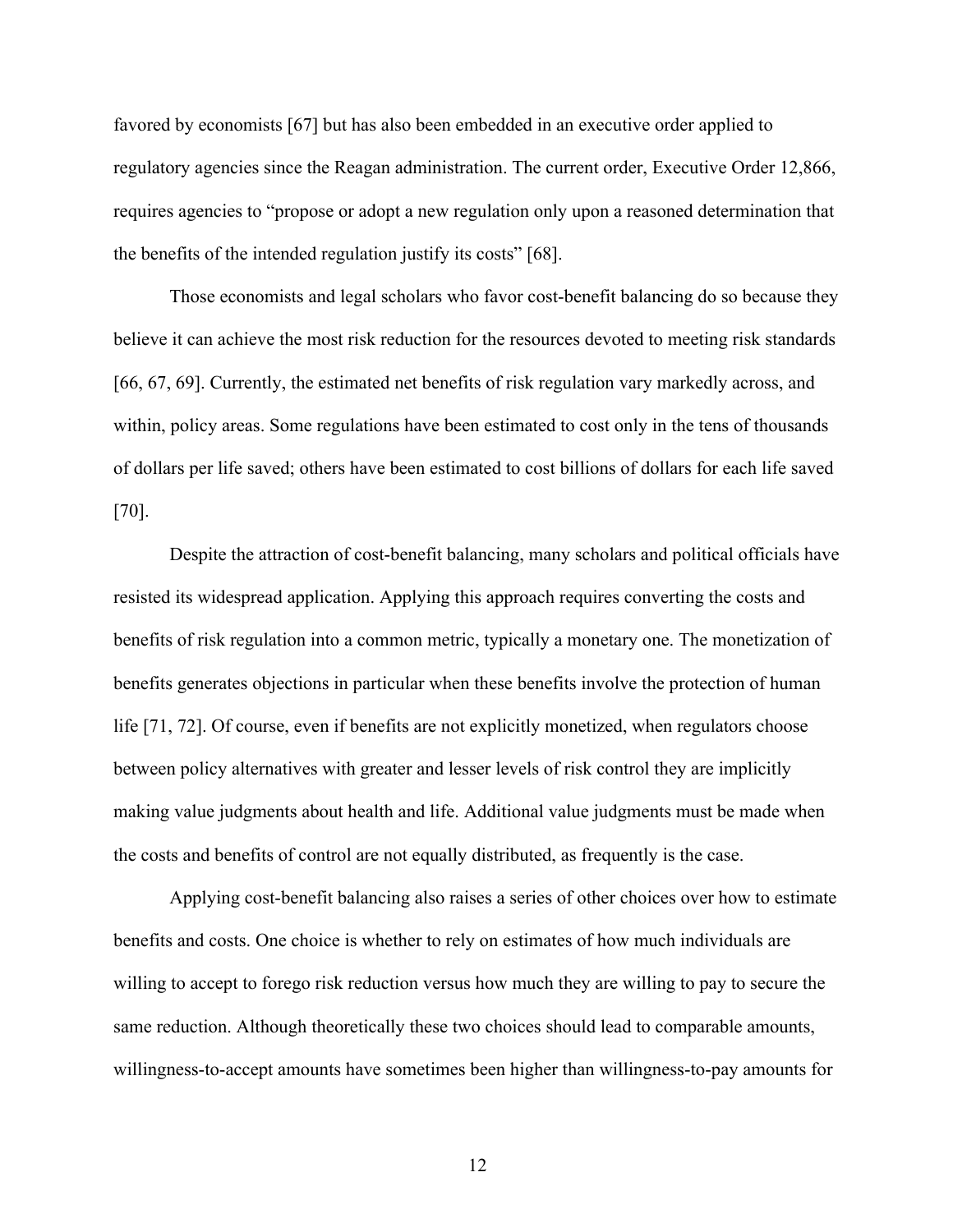equivalent risks [73]. In practice, economists typically have relied on willingness-to-pay amounts.

Another choice centers on the methods for obtaining value estimates, primarily for benefits that do not normally have market prices associated with them. Regulatory analysts can try to extrapolate using revealed preference methods, such as those that use the differences in wages in jobs with different risk profiles to extrapolate a monetized value of a statistical life [74]. Alternatively, analysts can rely on stated preference methods, such as contingent valuation surveys that ask individuals how much they would be willing to pay (or accept) for certain levels of risk reductions (or risk exposures) [74].

A final choice in applying the efficiency principle involves the discount rate used to place all monetary estimates into present value [75]. Not all costs and benefits occur at the same time; regulations addressing health risks with long latency periods will incur immediate costs but will deliver benefits only on a longer time horizon. The choice of what discount rate to use may affect the determination of whether a new risk standard will yield positive net benefits, as higher discount rates will tend to make long-term benefits smaller in present value terms [76].

#### **Designing Risk Regulatory Instruments**

In addition to determining risk standards' stringency, regulators also must choose the form or design of risk regulation. Many environmental, health, and safety risk standards are designed to direct regulated firms to adopt specific means of risk control, such as by mandating the use of protective devices on machinery or the installation of specific pollution control techniques. Other risk standards impose an obligation on firms to meet a stated level of performance, such as when they prohibit pollution that exceeds specified emissions limits. Such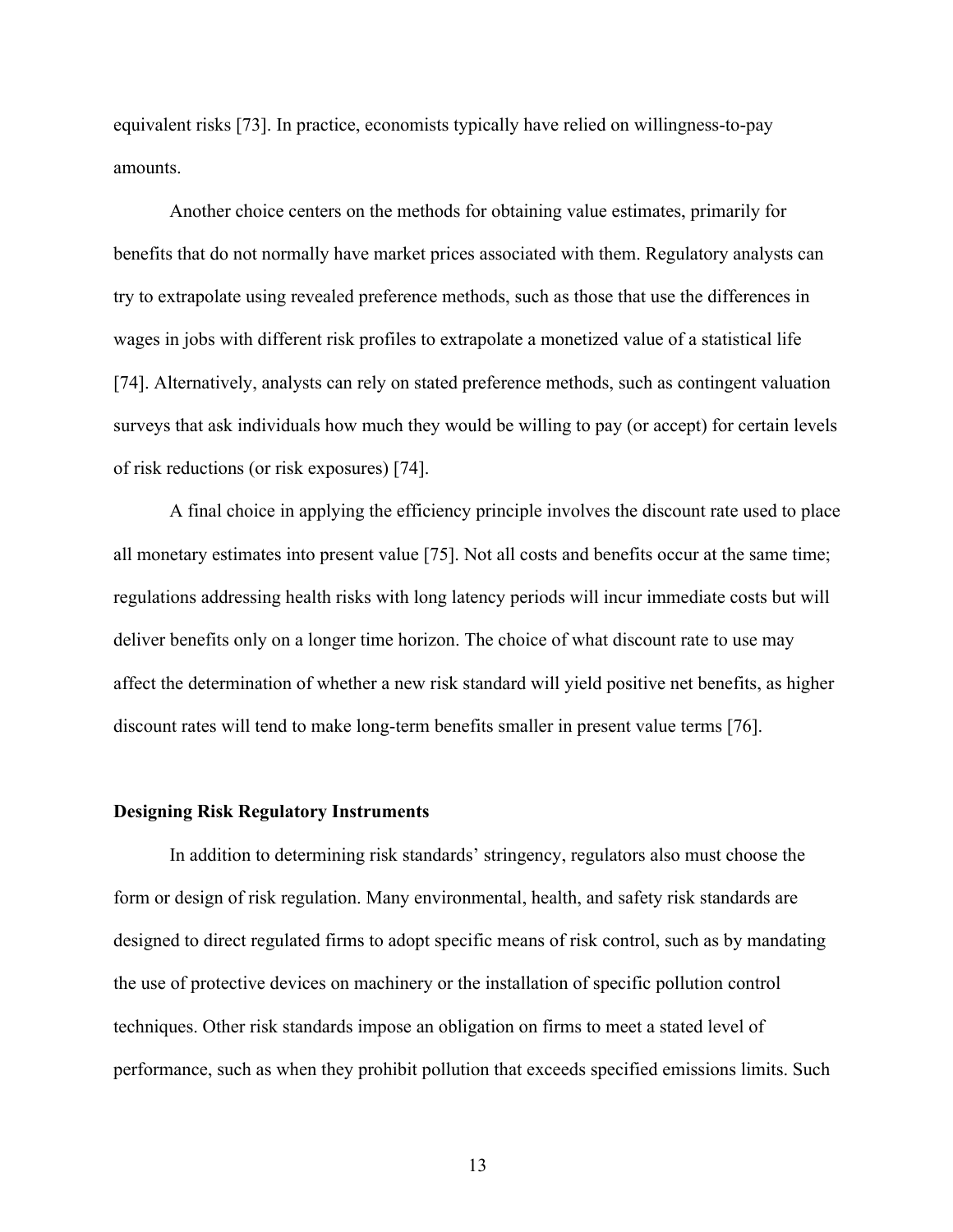performance standards provide firms with more flexibility as each firm can choose its own means of meeting the required level of performance [77]. But both means-specific and performance standards – sometimes together referred to as "command-and-control" regulation – treat all firms equally, requiring each firm either to adopt the same type of risk control measures or achieve the same level of risk control. Since the costs of risk control can vary across firms, a one-size-fits-all approach can result in excessive overall costs from risk regulation.

A more cost-effective way of achieving the same level of aggregate risk reduction would have firms with lower costs of control reduce risk more than firms with higher costs of control. For this reason, market-based regulatory instruments have been long advocated, and occasionally implemented, because they allow firms to achieve different levels of control. Market-based instruments include taxes, ideally set equal to the costs that risky activity imposes on society [78], and tradable permit systems [79, 80]. With tradable permits, the regulator determines an overall level of aggregate risk (or a level of a proxy for that risk), issues individual output permits that add up to the desired aggregate level, and then allows firms to trade their individual permits with each other. In the environmental area where this approach has been most prominently used, tradable permits have been thought to be better suited for risks that arise from mixable pollutants than for those that arise from exposure to highly toxic chemicals. The flexibility tradable permits affords regulated entities can lead to concentrated "hot spots" with higher levels of pollution, even if overall levels decline. For risk problems where some variation in risky outputs is acceptable -- because it is the overall level of such outputs that matters - market-based instruments can lower costs. With regulatory instruments like tradable permits, firms can have an incentive to make even greater reductions in risky behavior so they can sell their excess credits. Economists have analyzed the conditions for deploying either taxes or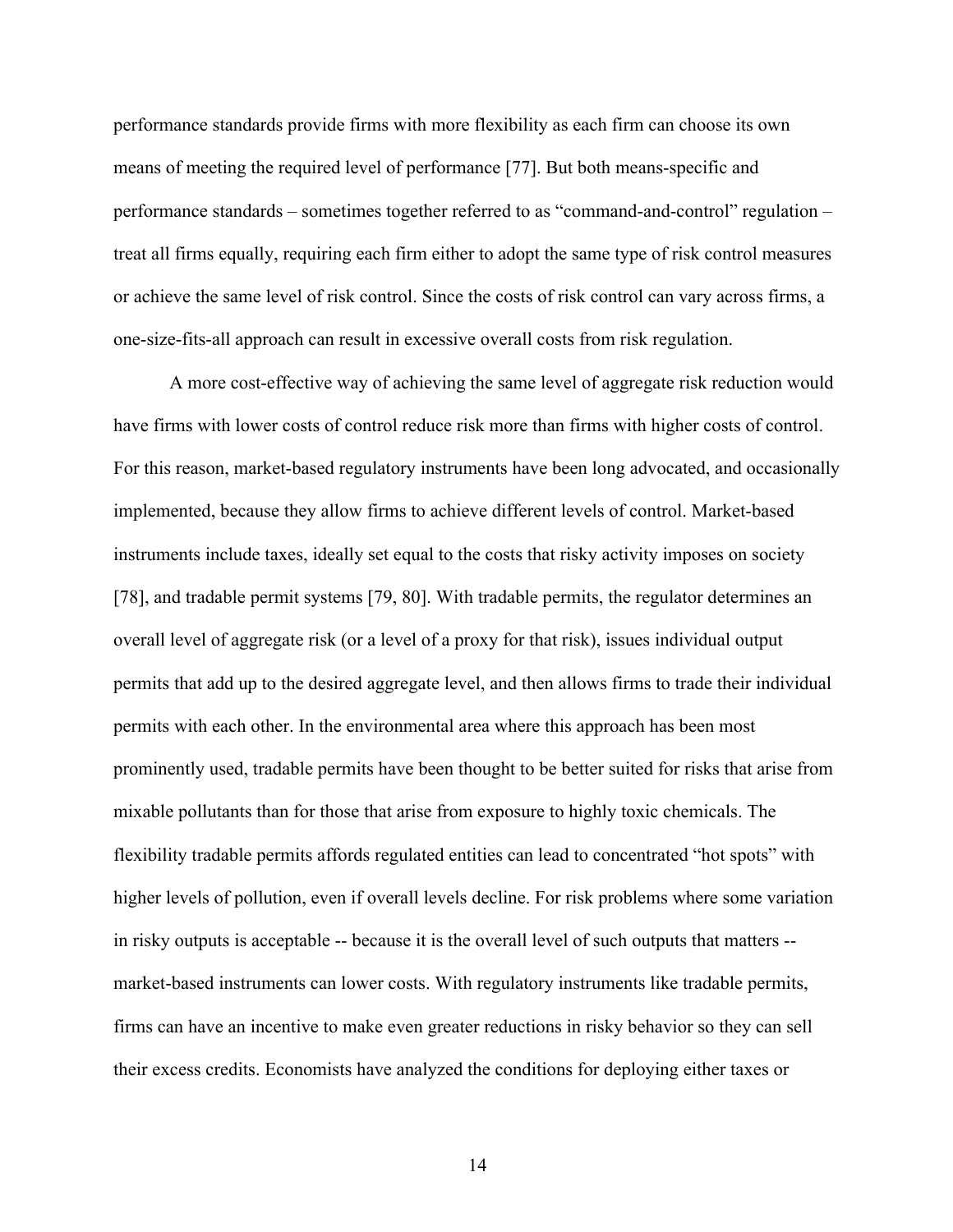tradable permits [81, 82], and a body of research on market-based risk regulation has development as governments have experimented with its use [83, 84]. The U.S. government has successfully deployed tradable permits both to phase out the use of lead additives in gasoline [65, 85, 86] as well as to reduce emissions of sulfur dioxide from coal-powered electric utilities [87].

To work effectively, market-based instruments require government regulators to monitor and measure outputs. But some risks – or precursors to risks – are quite difficult or costly to monitor. This may be because (a) they arise only from relatively low probability events, (b) the causal pathways to the risk are complex, or (c) a monitoring technology does not readily exist. In such circumstances, regulators have sometimes responded by adopting management-based regulations, mandating that firms themselves identify the risks posed from their own operations and develop internal policies and procedures to manage those risks [88, 89]. A well-known example is the application of Hazard Analysis and Critical Control Point (HACCP) requirements on food-processing facilities by governments around the world. Under HACCP, food processors are required to identify critical points where contamination could arise in their production processes, and then to develop their own measures for preventing such contamination from arising and ensuring that their employees carry out these measures [90]. Management-based regulation has been demonstrated to achieve reductions [91], but especially when it is used in situations where governmental monitoring is difficult, management-based regulation can never be said to guarantee that firms will invest the resources needed to make socially optimal risk reductions [92, 93].

Much the same can be said of other alternative regulatory responses. Governments sometimes impose information disclosure requirements, either providing consumers or the government information about the risks associated with their products or processes. Such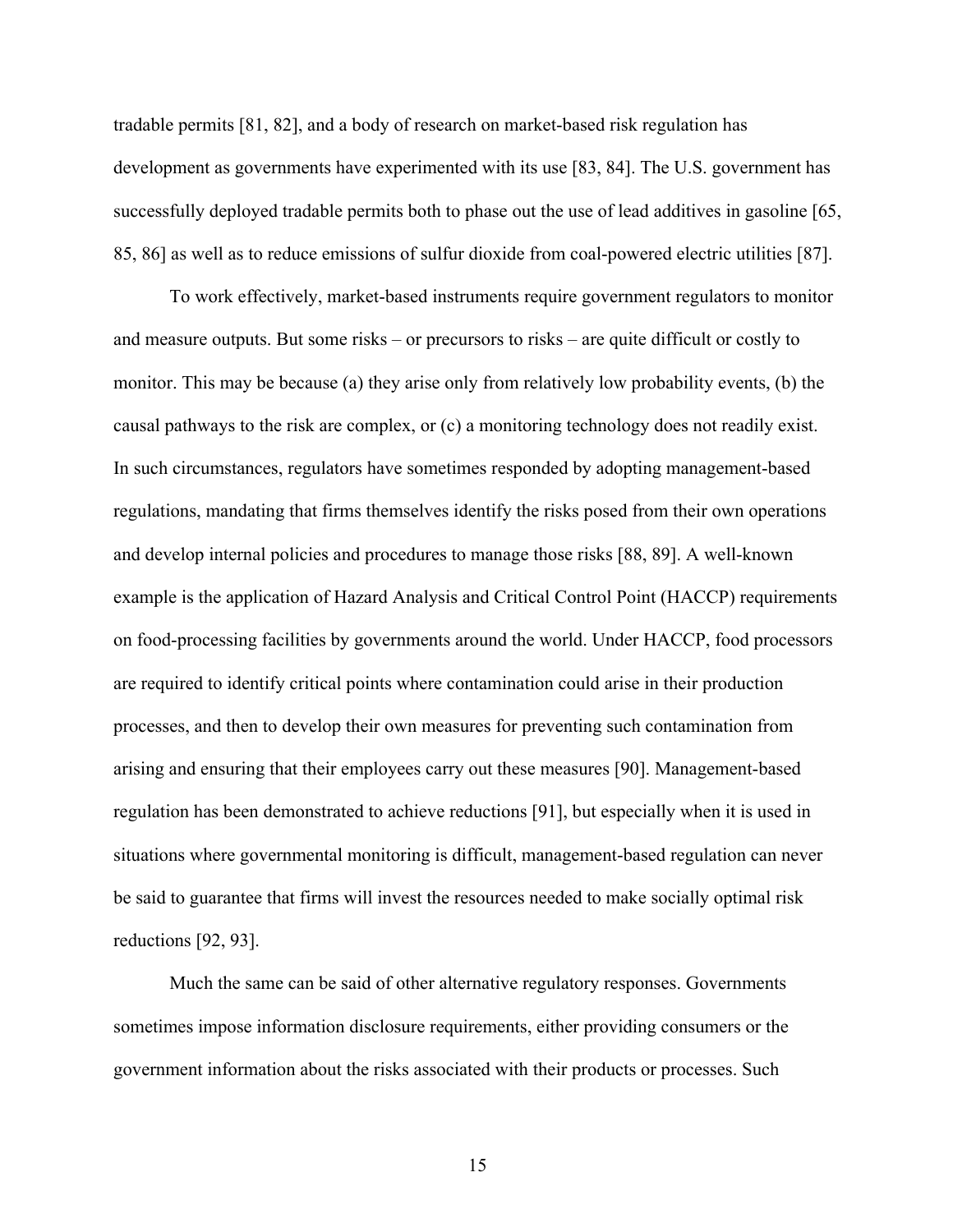information-based strategies have long been a staple of financial regulation, but they have also been used in recent years to address health and safety risks in a variety of areas [94, 95]. Information disclosure appears more likely to prove effective when it actually can affect decisions by investors or customers, giving rise to other (non-regulatory) pressures for risk reduction.

The U.S. Toxic Release Inventory (TRI) program, adopted in the late 1980s, requires certain companies to disclose their emissions of toxic chemicals [96]. Some researchers have suggested that the pressures activated by TRI-reporting led firms to reduce their toxic emissions by substantial amounts [97, 98]. Of course, these studies have not adequately accounted for the contributions of more conventional regulation to this decline, which is important to consider given that nearly contemporaneous amendments to the Clean Air Act imposed new regulatory controls on the same hazardous air pollutants that would be reported under TRI. For this reason, TRI's unique impact on toxic emissions remains, "to date, unknown" [96: 242].

More research will be needed to assess the effectiveness of innovative regulatory designs like market-based instruments, management-based regulation, and information disclosure. Evaluation research can be conducted on their existing application to risk problems as well as the use to address new forms of risk. Governments are only likely to continue to experiment with these and perhaps new forms of regulatory instruments altogether in the face of pressing or emerging areas of risk ranging from global climate change to nanotechnology. Empirical evaluation of these new regulatory strategies should aim to compare the outcomes achieved under innovative policies with a realistic appraisal of more conventional forms of regulation [99]. Conventional regulation is certainly not immune from outcomes that are ineffectual or even counterproductive. Regulation of any kind can lead to adaptations in behavior that offset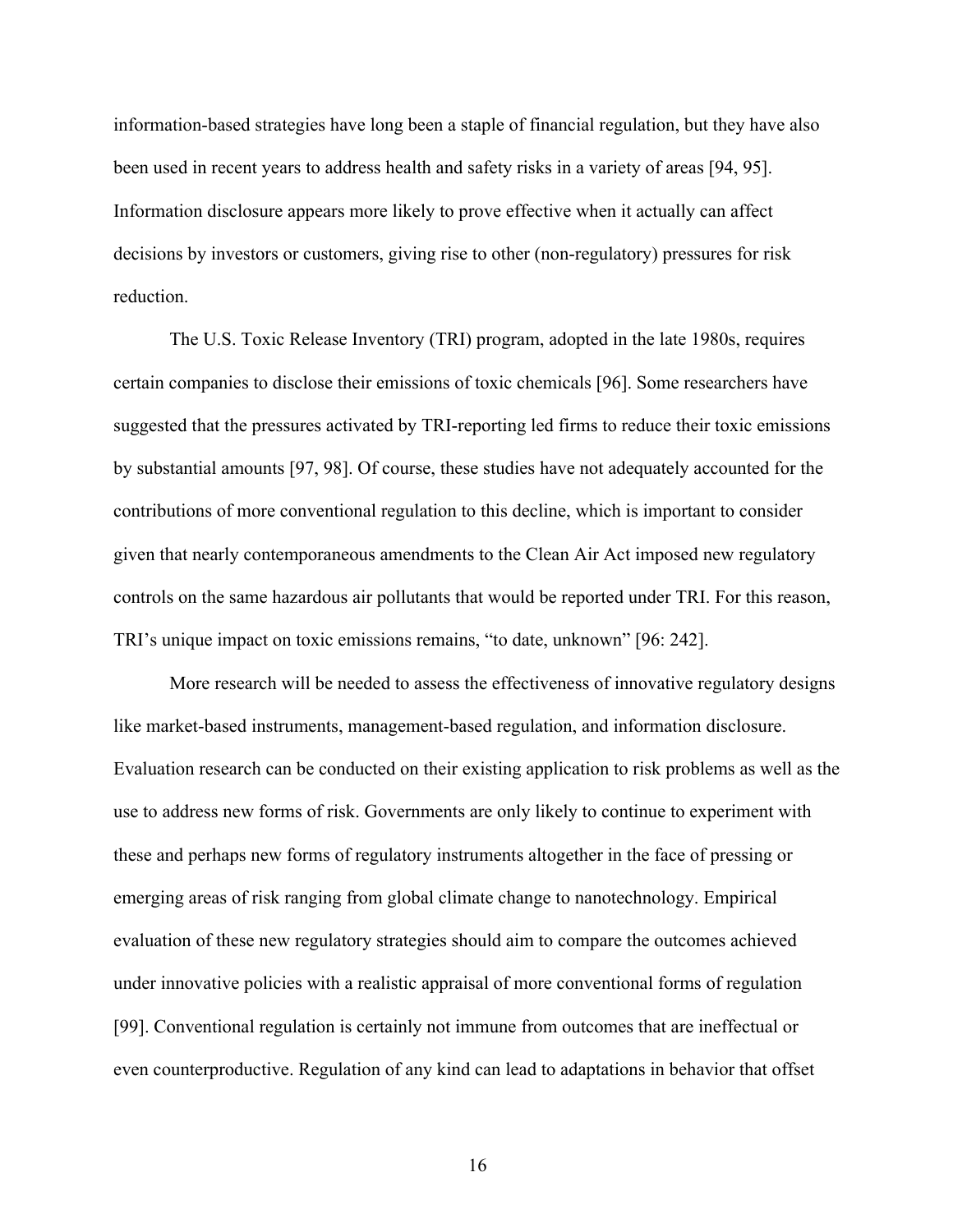the risk reductions intended to be achieved through regulation. If drivers in cars with seat belts or airbags end up driving faster [100, 101], or if parents are more likely to leave medications with child-resistant packaging in areas accessible to their small children [102], protective regulations will not reduce risk as much as their designers may intend and sometimes they may even create or exacerbate other kinds of risks.

#### **Conclusion**

Regulation provides a central means for government to manage the risks associated with today's global, industrialized economy. Markets themselves cannot adequately protect the public from hidden hazards or spillover harms. Ex post liability, while useful, does not always by itself provide a socially optimal level of risk control. As such, preventative risk regulation will be needed, and the core questions will remain ones of how stringent such regulation should be and what form such regulation should take. Risk regulation research will continue to be needed to provide conceptual clarity to the normative basis for risk standards as well as to generate better empirical evidence on the effectiveness, efficiency, and equity of applying particular regulatory instruments under varied risk conditions.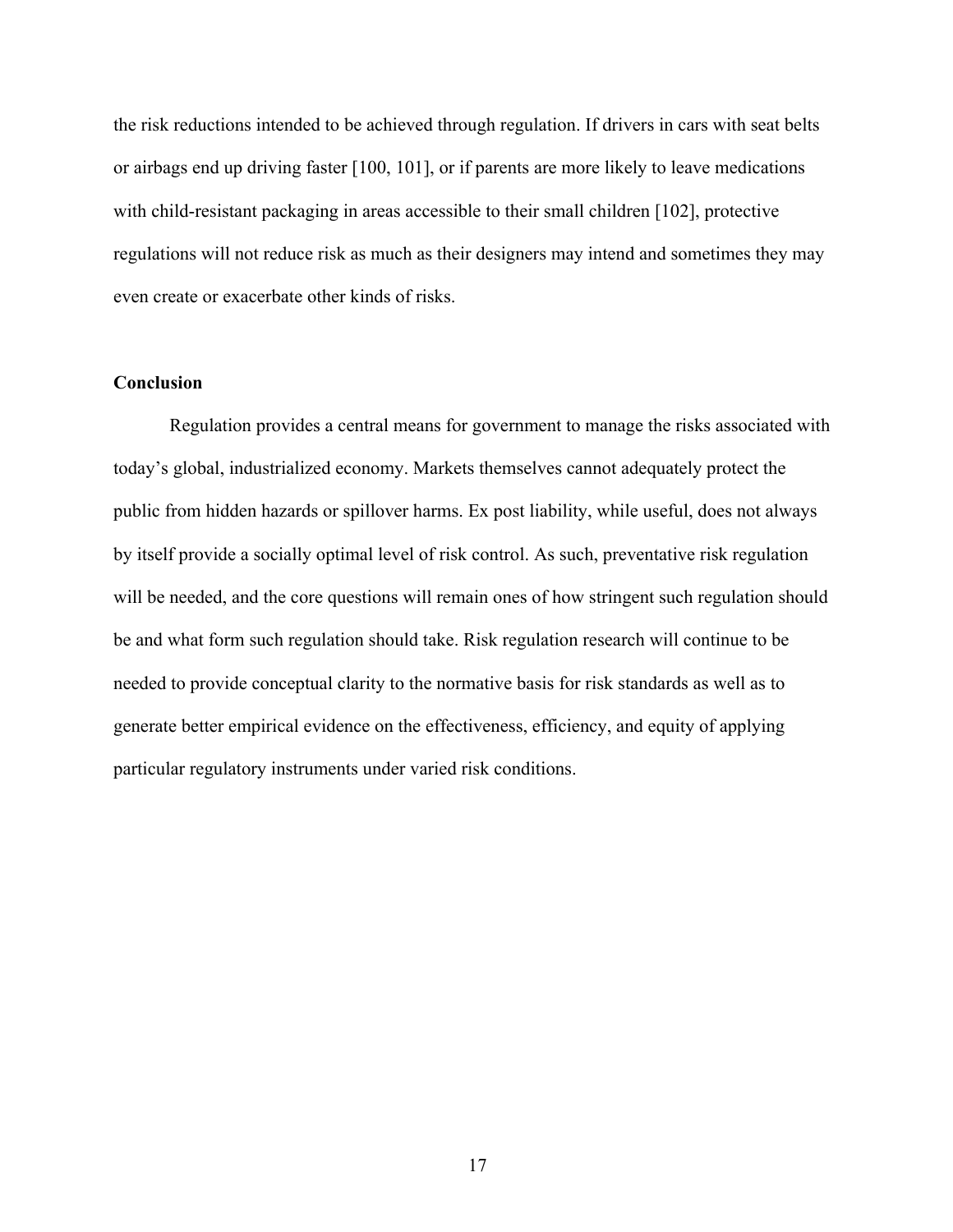#### References

- 1. Breyer, Stephen. 1982. Regulation and Its Reform. Cambridge, MA: Harvard University Press.
- 2. Coase, Ronald. 1960. "The Problem of Social Cost," Journal of Law and Economics, 3: 1-44.
- 3. Viscusi, W. Kip. 1989. "Toward a Diminished Role for Tort Liability: Social Insurance, Government Regulation, and Contemporary Risks to Health and Safety," Yale J. on Reg. 6:65.
- 4. Calabresi, Guido. The Costs of Accidents: A Legal and Economic Analysis, New Haven, CT: Yale University Press (1970).
- 5. Morag-Levine, Noga. 2003. Chasing the Wind: Regulating Air Pollution in the Common Law State, Princeton, N.J.: Princeton University Press.
- 6. Susan Rose-Ackerman, Regulation and the Law of Torts, American Economic Review, 81(2): 54-58 (1991).
- 7. Steven Shavell, Economic Analysis of Accident Law, Cambridge: Harvard University Press, 1987.
- 8. Bardach, Eugene, and Robert A. Kagan. 1982. Going by the Book: The Problem of Regulatory Unreasonableness. Philadelphia: Temple University Press.
- 9. Calabresi, Guido, & A. Douglas Melamed. 1972. "Property Rules, Liability Rules and Inalienability: One View of the Cathedral," Harvard Law Review, 85: 1089.
- 10. Camerer, Colin, & Howard Kunreuther, Making Decisions about Liability and Insurance, Norwell, MA: Kluwer Academic Publishers, 1993.
- 11. Tversky & Kahneman, Judgment Under Uncertainty: Heuristics and Biases, 185 Science 1124 (1978).
- 12. Olson, Mancur, Jr. 1968. The Logic of Collective Action. New York: Schocken Books.
- 13. Schroeder, Christopher H., Lost in the Translation: What Environmental Regulation Does that Tort Cannot Duplicate, 41 Washburn Law Journal 583 (2002).
- 14. Stokey, Edith, and Richard J. Zeckhauser. 1980. Primer for Policy Analysis. New York: W W Norton & Co.
- 15. Viscusi, W. Kip, John M. Vernon, and Joseph E. Harrington. 2000. Economics of Regulation and Antitrust, 3rd ed., Cambridge: MIT Press.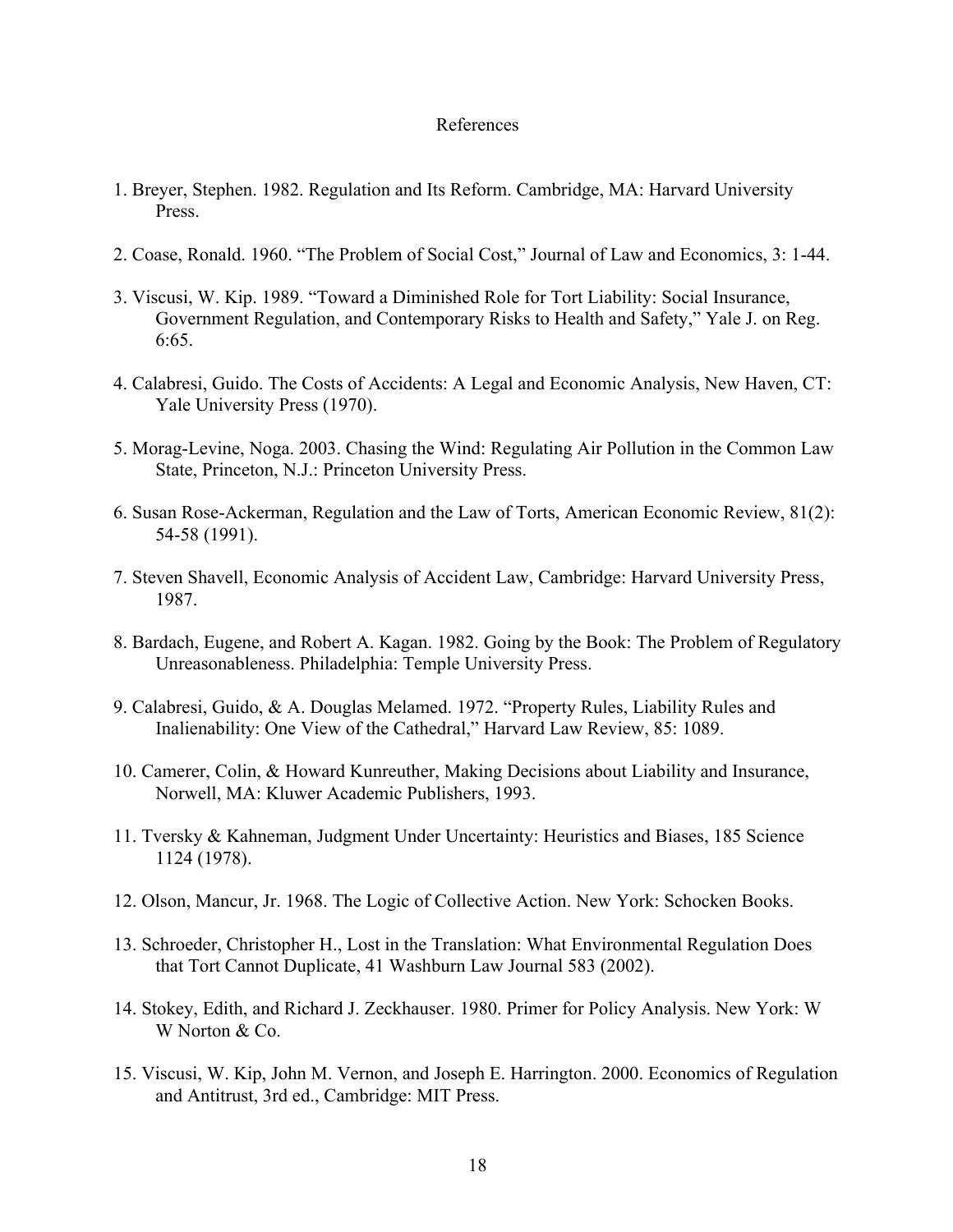- 16. Farber, Daniel A., & Philip P. Frickey, Law and Public Choice: A Critical Introduction, Chicago: Univ. Chicago Press, 1991).
- 17. Wilson, James Q. 1980. The Politics of Regulation. New York: Basic Books.
- 18. Huntington, Samuel P. 1952. "The Marasmus of ICC: The Commission, the Railroads, and the Public Interest," Yale Law Journal 61: 467-509.
- 19. Bernstein, Marver H. 1955. Regulating Business by Independent Commission. Princeton: Princeton University Press.
- 20. Stigler, George J. 1971. "The Theory of Economic Regulation." Bell Journal of Economics and Management Science, 2: 3–21.
- 21. Peltzman, Sam. 1976. "Toward a More General Theory of Regulation," Journal of Law and Economics, 19: 211–40.
- 22. Ackerman, Bruce, and William Hassler. 1981. Clean Coal/Dirty Air. New Haven: Yale University Press.
- 23. Stavins, Robert N. 2006. "Vintage-Differentiated Environmental Regulation," Stanford Environmental Law Journal, 25(1): 29-63.
- 24. Kamieniecki, Sheldon. 2006. Corporate America and Environmental Policy: How Often Does Business Get Its Way? Palo Alto, CA: Stanford University Press.
- 25. Inglehart, Ronald. 1997. Modernization and Postmodernization: Cultural, Economic and Political Change in 43 Societies. Princeton, N.J.: Princeton University Press.
- 26. Braithwaite, John, and Peter Drahos. 2000. Global Business Regulation. Cambridge: Cambridge University Press.
- 27. Coglianese, Cary. 2001. "Social Movements, Law, and Society: The Institutionalization of the Environmental Movement," 150(1): 85-118.
- 28. Vogel, David. 1995. Trading Up: Consumer and Environmental Regulation in a Global Economy. Cambridge, MA: Harvard University Press.
- 29. Clean Air Act, 42 United States Code § 7409(b).
- 30. Eisner, Marc Allen, and Kenneth J. Meier. 1990. "Presidential Control Versus Bureaucratic Power: Explaining the Reagan Revolution in Antitrust," American Journal of Political Science, 34: 269-287.
- 31. Spence, David B. 1997. "Administrative Law and Agency Policymaking: Rethinking the Positive Theory of Political Control," Yale Journal on Regulation, 14: 407-50.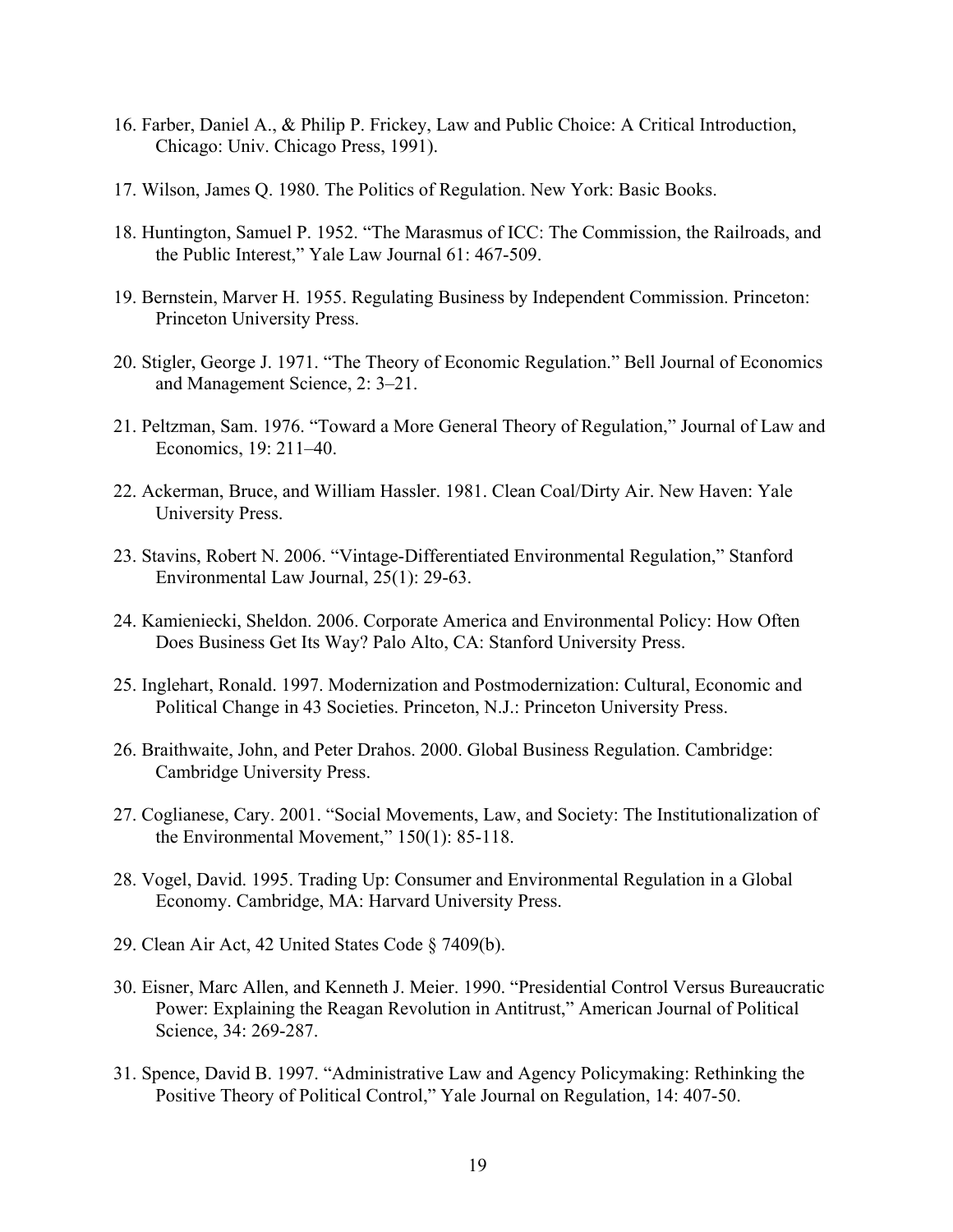- 32. Moe, Terry. 1987. "An Assessment of the Positive Theory of 'Congressional Dominance,'" Legislative Studies Quarterly 12: 475-520.
- 33. Weingast, Barry R. 1984. "The Congressional-Bureaucratic System: A Principal-Agent. Perspective," Public Choice 44: 147-91.
- 34. McCubbins, Matthew, and Thomas Schwartz. 1984. "Congressional Oversight Overlooked: Police Patrols vs. Fire Alarms," American Journal of Political Science, 28(1): 165-179.
- 35. Moe, Terry. 1982. "Regulatory Performance and Presidential Administration," American Journal of Political Science, 26: 197-224.
- 36. Weingast, Barry R., and Mark Moran. 1983. "Bureaucratic Discretion or Congressional Control? Regulatory Policymaking by the Federal Trade Commission," Journal of Political Economy, 91(5): 765-800.
- 37. Wood, B. Dan, and Richard Waterman. 1991. "The Dynamics of Political Control of the Bureaucracy," American Political Science Review, 85: 801.
- 38. Ringquist, Evan. 1995. "Political Control and Policy Impact in EPA's Office of Water Quality," American Journal of Political Science, 39: 336-363.
- 39. McCubbins, Matthew, Roger Noll, and Barry Weingast. 1987. "Administrative Procedures as Instruments of Political Control," Journal of Law, Economics and Organization, 3: 243- 277.
- 40. McCubbins, Matthew, Roger Noll, and Barry Weingast. 1989. "Structure and Process; Politics and Policy: Administrative Arrangements and the Political Control of Agencies," Virginia Law Review, 75: 431.
- 41. Potoski, Matthew and Neal Woods. 2001. "Designing State Clean Air Agencies: Administrative Procedures and Bureaucratic Autonomy," Journal of Public Administration Research and Theory 11(2): 203-222.
- 42. Spence, David B. 1999. "Managing Delegation Ex Ante: Using Law to Steer Administrative Agencies," Journal of Legal Studies, 28: 413-59.
- 43. Balla, Steven J. 1998. "Administrative Procedures and Political Control of the Bureaucracy," American Political Science Review, 92(3): 663-673.
- 44. Landis, James. 1938. The Administrative Process. New Haven: Yale University Press.
- 45. Seidenfeld, Mark. 1997. Demystifying Deossification: Rethinking Recent Proposals to Modify Judicial Review of Notice and Comment Rulemaking, Texas Law Review 75:483.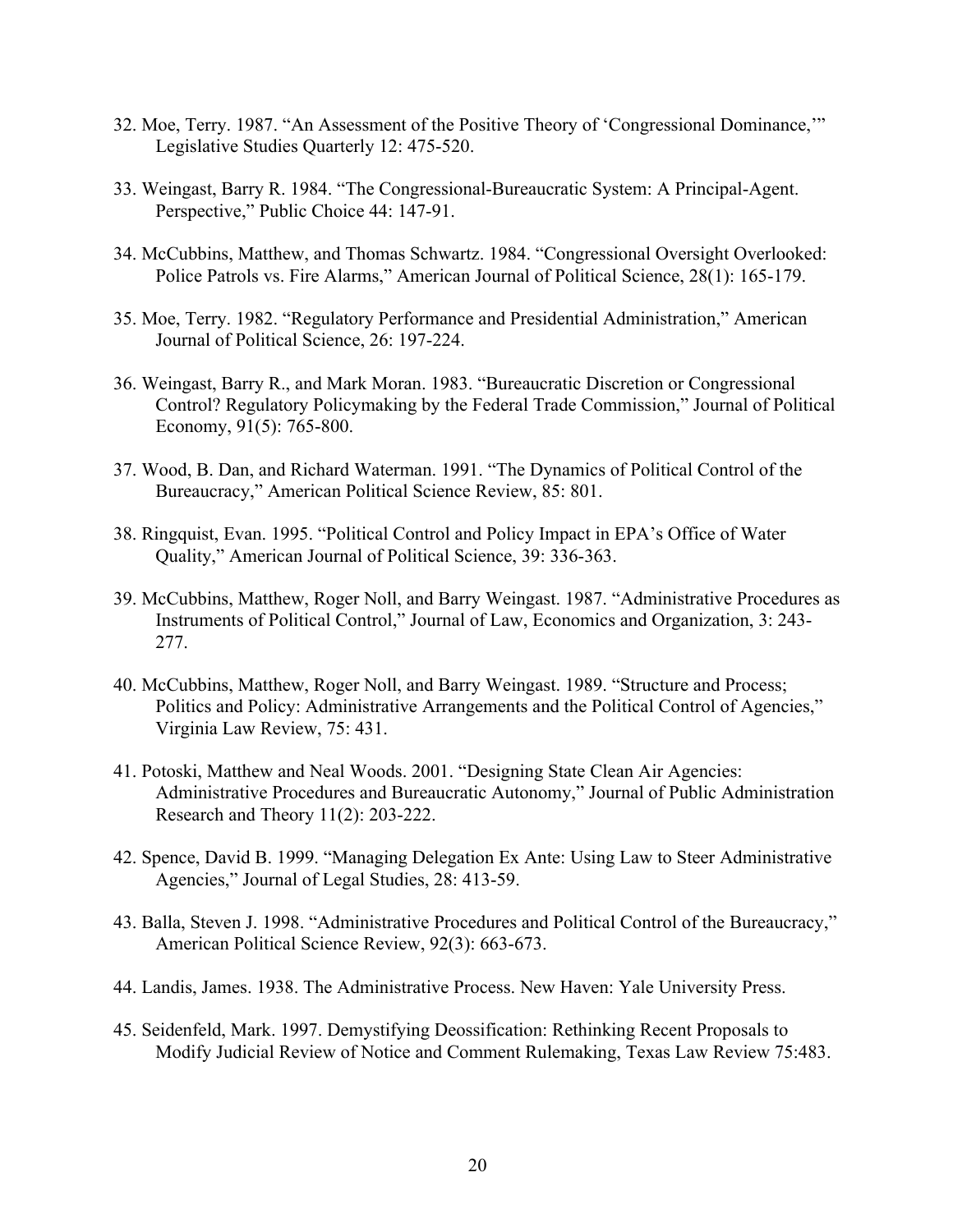- 46. Harter, Philip J. 1982. Negotiating Regulations: A Cure for Malaise, Georgetown Law Journal 71:1.
- 47. Crandall, Robert W., Christopher DeMuth, Robert W. Hahn, Robert E. Litan, Pietro S. Nivola, Paul R. Portney. An Agenda for Federal Regulatory Reform, Washington, D.C.: American Enterprise Institute and the Brookings Institution (1997).
- 48. Coglianese, Cary. 2002. "Empirical Analysis and Administrative Law," University of Illinois Law Review, 2002(4): 1111-1137.
- 49. Mendeloff, John. 1988. The Dilemma of Toxic Substance Regulation: How Overregulation Causes Underregulation. Cambridge, MA: The MIT Press.
- 50. McGarity, Thomas O. 1992. "Some Thoughts on 'Deossifying' the Rulemaking Process," Duke Law Journal, 41: 1385.
- 51. Mashaw, Jerry L., and David L. Harfst. 1991. The Struggle for Auto Safety. Cambridge, MA: Harvard University Press.
- 52. Balla, Steven J., Jennifer M. Deets and Forrest Maltzman "Outside Communication and OMB Review of Agency Regulations," paper presented at the Annual Midwest Political Science Association Meeting, Chicago, Ill., 2006.
- 53. O'Connell, Anne Joseph. 2008. Political Cycles of Rulemaking: An Empirical Portrait of the Modern Administrative State, Virginia Law Review 94:889.
- 54. Yackee,Jason Webb & Susan Webb Yackee, Administrative Procedures and Bureaucratic Performance: Is Federal Rulemaking "Ossified"?, Journal of Public Administration Research and Theory (2009).
- 55. Shapiro, Stuart. 2002. "Speed Bumps and Roadblocks: Procedural Controls and Regulatory Change," Journal of Public Administration Research and Theory, 12(1): 29- 58.
- 56. Hammitt, James K., Jonathan B. Wiener, Brendon Swedlow, Denise Kall, and Zheng Zhou. 2005. "Precautionary Regulation in Europe and the United States: A Quantitative Comparison," Risk Analysis 25(5): 1215-1228.
- 57. Kagan, Robert A. 2001. Adversarial Legalism: The American Way of Law. Cambridge, MA: Harvard University Press.
- 58. Scruggs, Lyle A. 1999. "Institutions and Environmental Performance in Seventeen Western Democracies," British Journal of Political Science, 29: 1-31.
- 59. Neumayer, Eric. 2003. "Are Left-Wing Party Strength and Corporatism Good for the Environment? Evidence from Panel Analysis of Air Pollution in OECD Countries," Ecological Economics, 45: 203-220.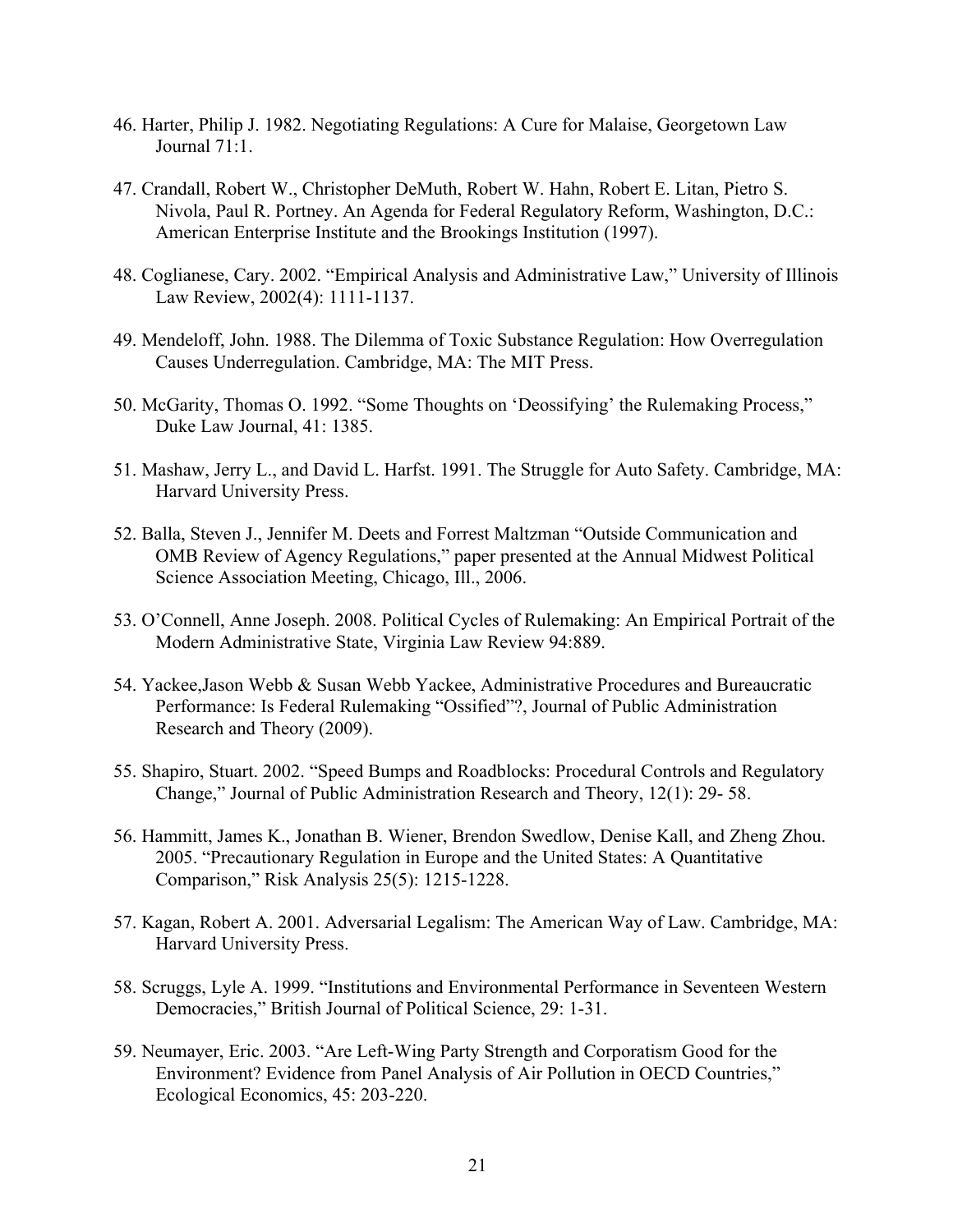- 60. National Academy of Sciences/National Research Council, Risk Assessment in the Federal Government: Managing the Process (1983), at 18-19.
- 61. Coglianese, Cary & Gary E. Marchant. 2004. Shifting Sands: The Limits of Science in Setting Risk Standards, 152 University of Pennsylvania Law Review 152:1255-1360.
- 62. Marchant, Gary E., & Kenneth L. Mossman, Arbitrary and Capricious: The Precautionary Principle in the European Union Courts, Washington, D.C.: American Enterprise Institute (2004).
- 63. Graham, John D. & Jonathan Baert Wiener, eds., 1997. Risk vs. Risk: Tradeoffs in Protecting Public Health and the Environment, Cambridge, MA: Harvard University Press.
- 64. The Occupational Safety and Health Act of 1970, 29 United States Code  $\S$  6(b)(5).
- 65. Newell, Richard G., and Kristian Rogers. 2004. "Leaded Gasoline in the United States: The Breakthrough of Permit Trading," in Winston Harrington and Richard D Morgenstern, eds., Choosing Environmental Policy: Comparing Instruments and Outcomes in the United States and Europe. Washington, D.C.: Resources for the Future Press.
- 66. Sunstein, Cass R. 2002. The Cost-Benefit State: The Future of Regulatory Protection, Chicago: The American Bar Association.
- 67. Arrow, Kenneth J. & Cropper, Maureen L. & Eads, George C. & Hahn, Robert W. & Lave, Lester B. & Noll, Roger G. & Portney, Paul R. & Russell, Milson & Schmalensee, Richard & Smith, V. Kerry & Stavins, , 1997. "Is There a Role for Benefit-Cost Analysis in Environmental, Health, and Safety Regulation?," Science, 272: 221-222, April 12, 1996.
- 68. Executive Order 12,866 Regulatory Planning and Review, Federal Register 58:51,735- 51,744 (Oct. 4, 1993).
- 69. Adler, Matthew D. & Eric A. Posner, New Foundations of Cost-Benefit Analysis, Cambridge, MA: Harvard University Press, 2006.
- 70. Breyer, Stephen G. 1993. Breaking the Vicious Circle: Toward Effective Risk Regulation, Cambridge, MA: Harvard University Press (1993).
- 71. Ackerman, Frank & Lisa Heinzerling. 2004. Priceless: On Knowing the Price of Everything and the Value of Nothing, New Press.
- 72. Kelman, Steven. 1981. Cost-Benefit Analysis: An Ethical Critique, AEI Journal on Government and Society Regulation (Jan/Feb 1981), pp. 33-40.
- 73. Kahneman D, Knetsch JL, and Thaler RH. 1991. "Anomalies: The Endowment Effect, Loss Aversion, and Status Quo Bias," Journal of Economic Perspectives 3(1), 192- 206.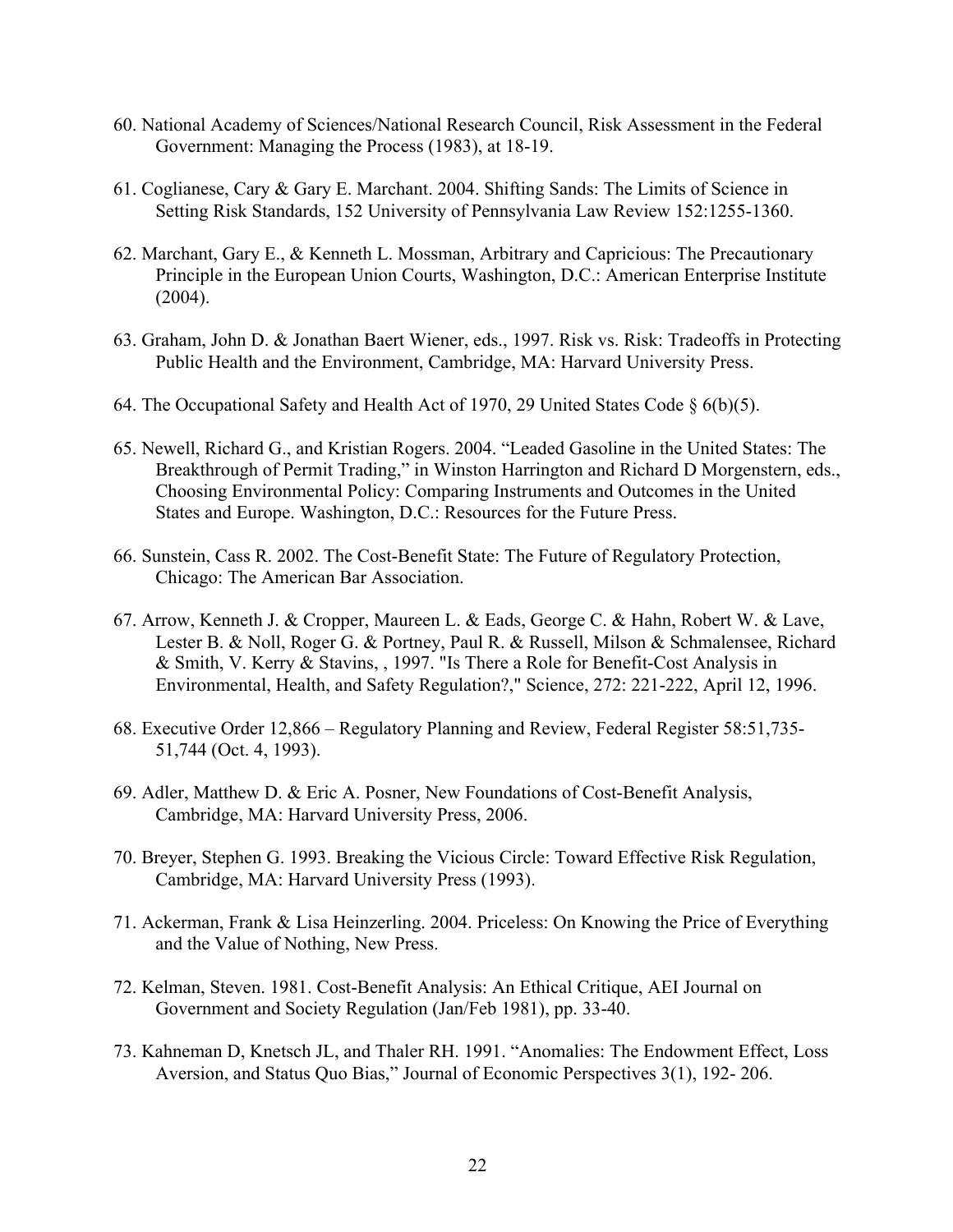- 74. U.S. Environmental Protection Agency, Guidelines for Preparing Economic Analyses, September 2000.
- 75. Farber, D. A., and P. A. Hemmersbaugh. 1993. The Shadow of the Future: Discount Rates, Later Generations, and the Environment. Vanderbilt Law Review 46: 267-304.
- 76. Revesz, Richard L. 1999. Environmental Regulation, Cost-Benefit Analysis, and the Discounting of Human Lives. Columbia Law Review. 99: 941-1017.
- 77. Coglianese, Cary, Jennifer Nash, and Todd Olmstead. 2003. "Performance-Based Regulation: Prospects and Limitations in Health, Safety, and Environmental Protection," Administrative Law Review, 55(4): 705-729.
- 78. Pigou, Arthur C. 1932. The Economics of Welfare, 4th ed. London: MacMillan and Co.
- 79. Dales, John H. 1968. Pollution, Property & Prices: An Essay in Policy Making and Economics. Toronto: University of Toronto Press.
- 80. Tietenberg, Thomas H. 1985. Emissions Trading: An Exercise in Reforming Pollution Policy. Washington, DC: Resources for the Future.
- 81. Weitzman, Martin. 1974. "Prices vs. Quantities," Review of Economic Studies, 41(4): 477- 491.
- 82. Goulder, Lawrence H., and Ian W.H. Parry. 2008. "Instrument Choice in Environmental Policy," Review of Environmental Economics and Policy 2(2): 152–174.
- 83. Cropper, Maureen L & Oates, Wallace E, 1992. "Environmental Economics: A Survey," Journal of Economic Literature, 30(2): 675-740.
- 84. Stavins, Robert N. 2007. "Market-Based Environmental Policies: What Can We Learn From U.S. Experience (and Related Research)?" in Jody Freeman and Charles Kolstad, eds., Moving to Markets in Environmental Regulation: Lessons from Twenty Years of Experience, pp. 19-47. New York: Oxford University Press.
- 85. Nussbaum, Barry D. 1991. "Phasing Down Lead in Gasoline in the U.S.: Mandates, Incentives, Trading, and Banking," in Tom Jones and Jan Corfee-Morlot, eds., Climate Change: Designing A Tradeable Permit System. Paris: Organization for Economic Co-Operation and Development.
- 86. Nichols, Albert L. 1997. "Lead in Gasoline," in Richard D Morgenstern, ed., Economic Analyses at EPA: Assessing Regulatory Impact. Washington, D.C.: Resources for the Future Press.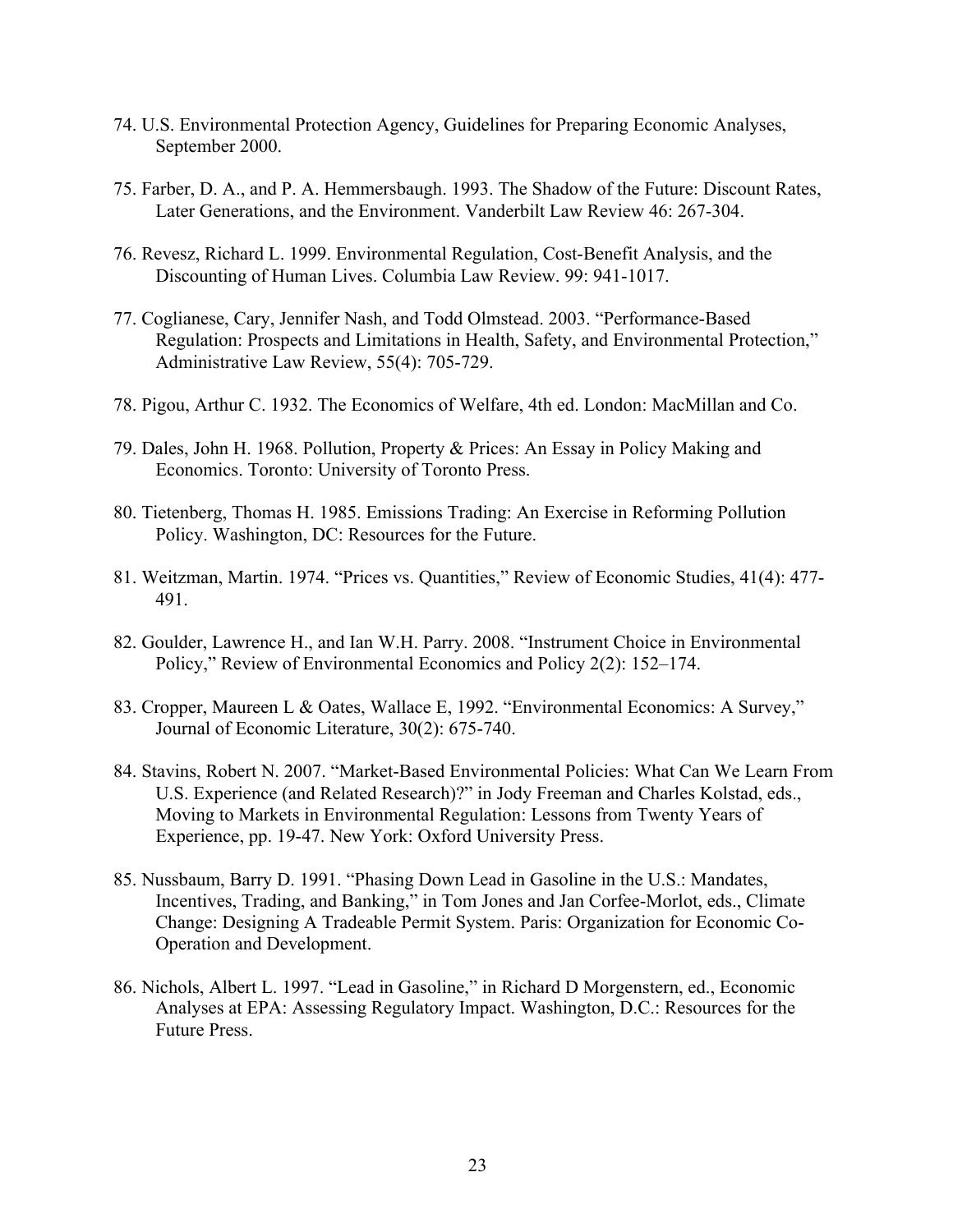- 87. Stavins, Robert N. 1998. "What Can We Learn from the Grand Policy Experiment? Positive and Normative Lessons from SO2 Allowance Trading," Journal of Economic Perspectives, 12: 69-88.
- 88. Coglianese, Cary, and David Lazer. 2003. "Management-Based Regulation: Prescribing Private Management to Achieve Public Goals," Law & Society Review, 37: 691-730.
- 89. Braithwaite, John. 1982. Enforced Self Regulation: A New Strategy for Corporate Crime Control. Michigan Law Review 80:1466–507).
- 90. May, Peter J. 2002. "Social Regulation," in Lester Salamon, ed., Tools of Government: A Guide to the New Governance. New York: Oxford University Press.
- 91. Bennear, Lori S. 2007. "Are Management-Based Regulations Effective?" Journal of Policy Analysis and Management 26.2: 327-348.
- 92. Fairman, Robyn, and Charlotte Yapp. 2005. "Enforced Self-Regulation, Prescription, and Conceptions of Compliance within Small Businesses: The Impact of Enforcement," Law & Policy 27(4): 491-519.
- 93. Neil Gunningham & Darren Sinclair, Organizational Trust and the Limits of Management-Based Regulation, Law & Society Review 43(4):865-899 (2009).
- 94. Graham, Mary. 2002. Democracy by Disclosure: The Rise of Technopopulism. Washington, D.C.: Brookings Institution Press.
- 95. Jin, Ginger, and Phillip Leslie. 2003. "The Effect of Information on Product Quality: Evidence from Restaurant Hygiene Grade Cards," Quarterly Journal of Economics, 118(2): 409-51.
- 96. Hamilton, James T. 2005. Regulation Through Revelation: The Origin, Politics, and Impact of the Toxics Release Inventory Program. Cambridge: Cambridge University Press.
- 97. Konar, Shameek, and Mark Cohen. 1997. "Information as Regulation: The Effect of Community Right-to-Know Laws on Toxic Emissions," Journal of Environmental Economics and Management, 32: 109.
- 98. Fung, Archon, and Dara O'Rourke. 2000. "Reinventing Environmental Regulation from the Grassroots Up: Explaining and Expanding the Success of the Toxics Release Inventory," Environmental Management, 25(2): 115-27.
- 99. Coglianese, Cary & Lori Snyder Bennear. 2005. "Program Evaluation of Environmental Policies: Toward Evidence-Based Decision Making," in National Research Council, Social and Behavioral Science Research Priorities for Environmental Decision Making pp. 246- 273, Washington, D.C.: National Academies Press.